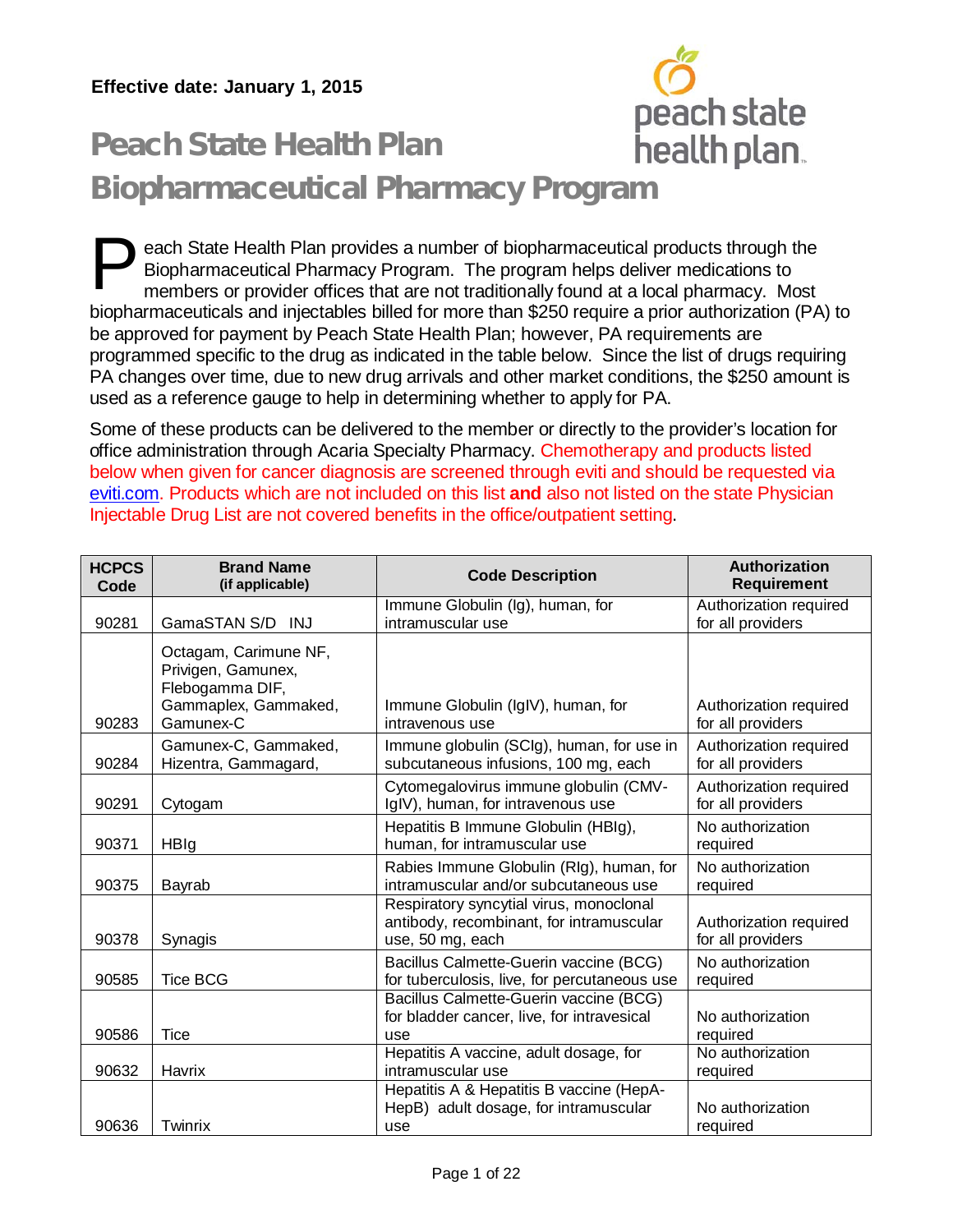

| <b>HCPCS</b><br>Code | <b>Brand Name</b><br>(if applicable) | <b>Code Description</b>                                                                                                                                                                        | Authorization<br><b>Requirement</b> |
|----------------------|--------------------------------------|------------------------------------------------------------------------------------------------------------------------------------------------------------------------------------------------|-------------------------------------|
| 90649                | Gardasil                             | Human Papilloma Virus (HPV) vaccine,<br>types 6, 11, 16, 18 (quadrivalent), 3 dose<br>schedule, for intramuscular use                                                                          | No authorization<br>required        |
| 90650                | Cervarix                             | Human Papilloma virus (HPV) vaccine,<br>types 16, 18, bivalent, 3 dose schedule,<br>for intramuscular use (Code Price is per<br>$dose = 0.5$ mL)                                               | No authorization<br>required        |
| 90654                | Flu Vaccine                          | Influenza virus vaccine, trivalent (IIV3),<br>split virus, preservative free, for<br>intradermal use (Code Price is per 0.1 mL)                                                                | No authorization<br>required        |
| 90656                | Flu Vaccine                          | Influenza virus vaccine, trivalent, split<br>virus, preservative free, when<br>administered to individuals 3 years and<br>older, for intramuscular use (Code Price is<br>per 0.5 mL dose)      | No authorization<br>required        |
| 90658                | Flu Vaccine                          | Influenza virus vaccine, trivalent, split<br>virus, when administered to individuals 3<br>years of age and older, for intramuscular<br>use (Code price is per 0.5 mL)                          | No authorization<br>required        |
| 90661                | Flucelvax                            | Influenza virus vaccine, derived from cell<br>cultures, subunit, preservative and<br>antibiotic free, for intramuscular use (Code<br>Price is per 0.5 mL)                                      | No authorization<br>required        |
| 90670                | Prevnar <sub>13</sub>                | Pneumococcal conjugate vaccine, 13<br>valent, for intramuscular use<br>Influenza virus vaccine, quadrivalent, live,                                                                            | No authorization<br>required        |
| 90672                | <b>FluMist</b>                       | for intranasal use (Code price is per dose<br>$= 0.2$ mL)                                                                                                                                      | No authorization<br>required        |
| 90675                | Rabavert                             | Rabies vaccine, for intramuscular use                                                                                                                                                          | No authorization<br>required        |
| 90686                | Flu Vaccine                          | Influenza virus vaccine, quadrivalent, split<br>virus, preservative free, when<br>administered to individuals 3 years of age<br>and older, for intramuscular use (Code<br>Price is per 0.5 mL) | No authorization<br>required        |
| 90688                | Flu Vaccine                          | Influenza virus vaccine, quadrivalent, split<br>virus, when administered to individuals 3<br>years of age and older, for intramuscular<br>use (Code Price is per 0.5 mL)                       | No authorization<br>required        |
| 90707                | M-M-R II Vaccine w/ Diluent          | Measles, mumps and rubella virus vaccine<br>(MMR), live, for subcutaneous use                                                                                                                  | No authorization<br>required        |
| 90713                | <b>IPOL</b>                          | Poliovirus vaccine, inactivated, (IPV), for<br>subcutaneous or intramuscular use                                                                                                               | No authorization<br>required        |
| 90714                | Td                                   | Tetanus and diphtheria toxoids (Td)<br>adsorbed, preservative free                                                                                                                             | No authorization<br>required        |
| 90715                | TdaP                                 | Tetanus, diphtheria toxoids and acellular<br>pertussis vaccine (Tdap)                                                                                                                          | No authorization<br>required        |
| 90716                | Varivax                              | Varicella virus vaccine, live, for<br>subcutaneous use                                                                                                                                         | No authorization<br>required        |
| 90732                | Pneumovax 23                         | Pneumococcal polysaccharide vaccine,<br>23-valent, adult or immunosuppressed<br>patient dosage                                                                                                 | No authorization<br>required        |
| 90733                | Menomune A/C/Y/W-135                 | Meningococcal polysaccharide vaccine,<br>for subcutaneous use                                                                                                                                  | No authorization<br>required        |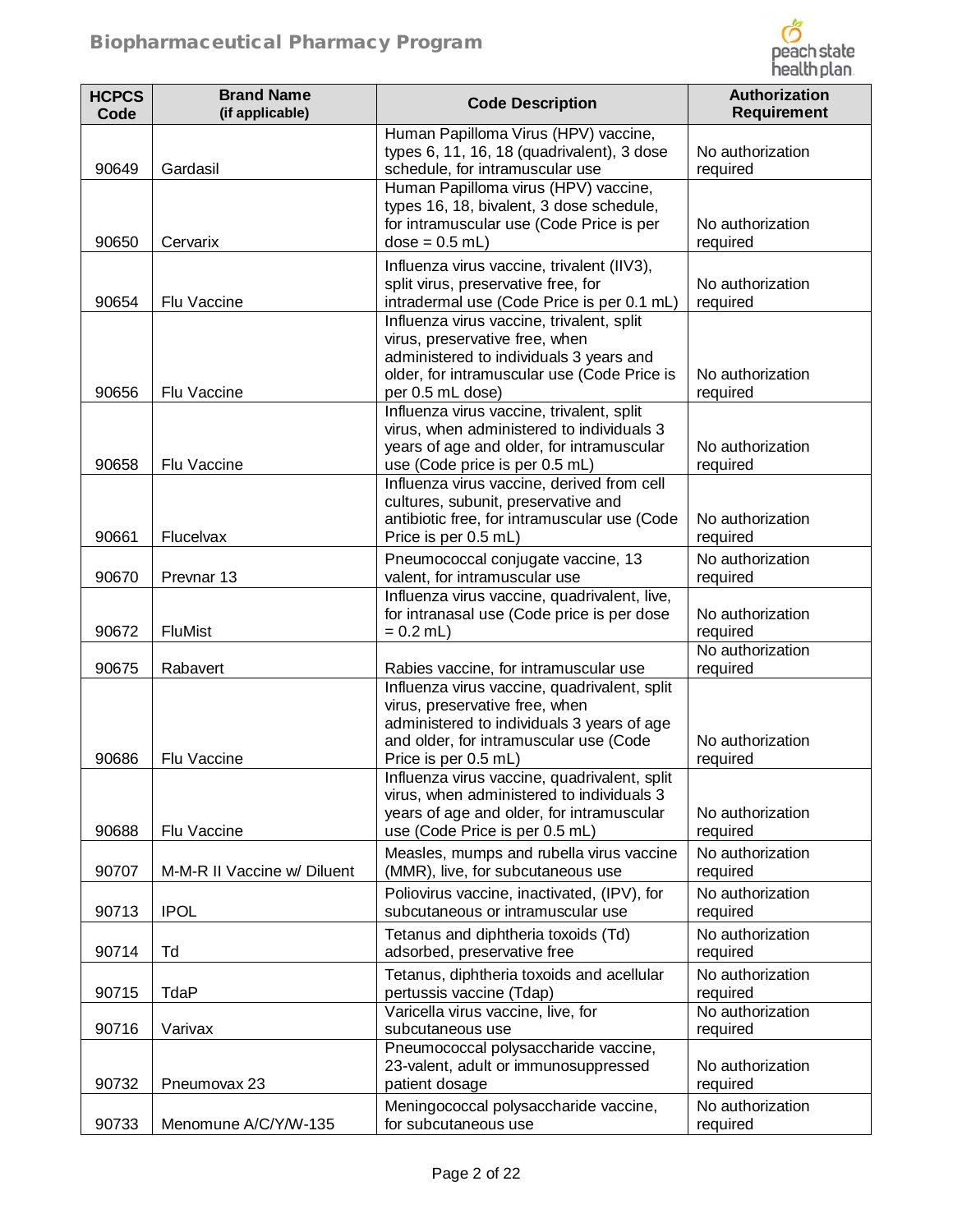

| <b>HCPCS</b><br>Code | <b>Brand Name</b><br>(if applicable)         | <b>Code Description</b>                                                                                                                           | Authorization<br>Requirement                                                             |
|----------------------|----------------------------------------------|---------------------------------------------------------------------------------------------------------------------------------------------------|------------------------------------------------------------------------------------------|
| 90734                | Menactra, Menveo                             | Meningococcal conjugate vaccine,<br>serogroups A, C, Y and W-135<br>(quadrivalent), for intramuscular use<br>Zoster (shingles) vaccine, live, for | No authorization<br>required                                                             |
| 90736                | Zostavax                                     | subcutaneous injection (Code Price is per<br>single dose)                                                                                         | No authorization<br>required                                                             |
| 90746                | Recombivax HB                                | Hepatitis B vaccine, adult dosage (3 dose<br>schedule), for intramuscular use                                                                     | No authorization<br>required                                                             |
| 90747                | Engerix-B 40mcg/1ml                          | Hepatitis B vaccine, dialysis or<br>immunosuppressed patient dosage (4-<br>dose schedule), for intramuscular use                                  | No authorization<br>required<br>Authorization required                                   |
| C9025                | Cyramza                                      | ramucirumab, 5 mg                                                                                                                                 | for all providers                                                                        |
| C9026                | Entyvio                                      | vedolizumab, 1 mg                                                                                                                                 | Authorization required<br>for all providers                                              |
| C9027                | Keytruda                                     | pembrolizumab, 1 mg                                                                                                                               | Authorization required<br>for all providers                                              |
| C9132                | Kcentra                                      | Prothrombin complex concentrate<br>(human), Kcentra, per i.u. of Factor IX<br>activity                                                            | Authorization required<br>for all providers<br><b>AUTH REQD FOR ALL</b><br><b>EXCEPT</b> |
| C9257                | Avastin                                      | bevacizumab, 0.25 mg                                                                                                                              | <b>OPHTHALMOLOGIST</b>                                                                   |
| C9293                | Voraxase                                     | glucarpidase, 10 units                                                                                                                            | Authorization required<br>for all providers<br>Authorization required                    |
| C9399                | <b>MISC</b>                                  | Unclassified drugs or biologicals                                                                                                                 | for all providers                                                                        |
| C9399                | Egrifta SOLR                                 | Tesamorelin, 1mg                                                                                                                                  | Authorization required<br>for all providers                                              |
| C9442                | Beleodaq                                     | belinostat, 10 mg                                                                                                                                 | Authorization required<br>for all providers<br>Authorization required                    |
| J0129                | Orencia                                      | abatacept, 10 mg                                                                                                                                  | for all providers                                                                        |
| J0133                | Zovirax                                      | acyclovir, 5 mg                                                                                                                                   | No authorization<br>required                                                             |
| J0135                | Humira                                       | adalimumab, 20 mg                                                                                                                                 | Authorization required<br>for all providers                                              |
| J0153                | Adenocard, Adenoscan                         | adenosine, 1 mg                                                                                                                                   | No authorization<br>required                                                             |
| J0171                | Adrenalin                                    | adrenalin, epinephrine, 0.1 mg                                                                                                                    | No authorization<br>required                                                             |
| J0178                | Eylea                                        | aflibercept, 1 mg                                                                                                                                 | Authorization required<br>for all providers                                              |
| J0180                | Fabrazyme                                    | agalsidase beta, 1 mg                                                                                                                             | Authorization required<br>for all providers                                              |
| J0207                | Ethyol                                       | amifostine, 500mg                                                                                                                                 | Authorization required<br>for all providers                                              |
| J0220                | Myozyme                                      | alglucosidase alfa, 10 mg, not otherwise<br>specified                                                                                             | Authorization required<br>for all providers                                              |
| J0221                | Lumizyme                                     | alglucosidase alfa, (Lumizyme), 10 mg                                                                                                             | Authorization required<br>for all providers                                              |
| J0256                | Prolastin, Zemaira, Aralast, Prol<br>astin-C | alpha 1-proteinase inhibitor, human, 10<br>mg, not otherwise specified                                                                            | Authorization required<br>for all providers                                              |
| J0257                | Glassia                                      | alpha 1 proteinase inhibitor (human),<br>(Glassia), 10 mg                                                                                         | Authorization required<br>for all providers                                              |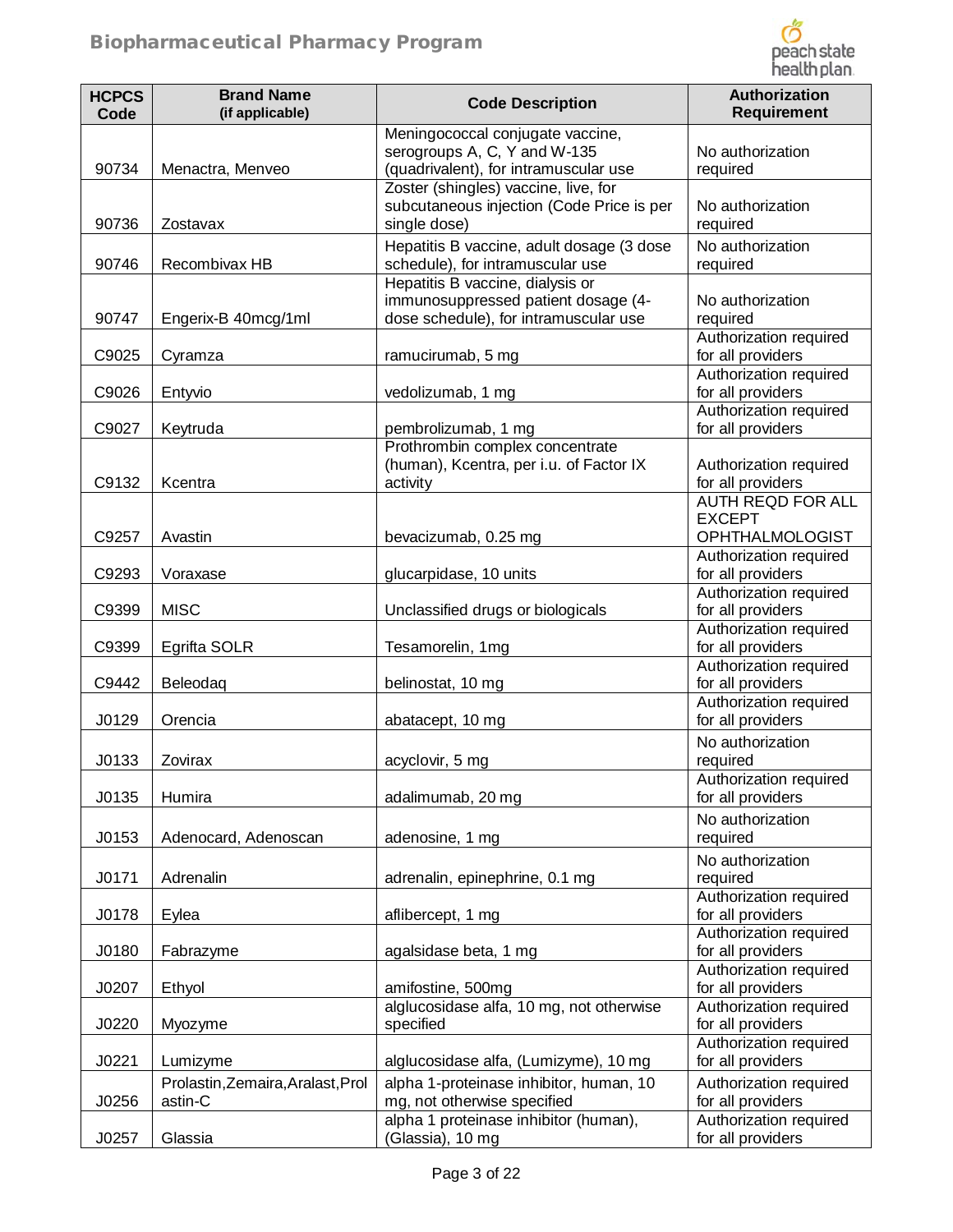

| <b>HCPCS</b><br>Code | <b>Brand Name</b><br>(if applicable) | <b>Code Description</b>                                             | Authorization<br><b>Requirement</b>                                   |
|----------------------|--------------------------------------|---------------------------------------------------------------------|-----------------------------------------------------------------------|
| J0278                | Amikin                               | amikacin sulfate, 100 mg                                            | No authorization<br>required                                          |
| J0280                | Aminophylline                        | aminophyllin, up to 250mg                                           | No authorization<br>required                                          |
| J0285                | Amphocin, Fungizone                  | amphotericin B, 50mg                                                | No authorization<br>required                                          |
| J0290                | Ampicillin Sodium                    | ampicillin sodium, 500mg                                            | No authorization<br>required                                          |
| J0295                | Unasyn                               | ampicillin sodium/sulbactam sodium, per<br>1.5 <sub>g</sub>         | No authorization<br>required                                          |
| J0300                | Amytal                               | amobarbital, up to 125mg                                            | No authorization<br>required                                          |
| J0360                | Apresoline                           | hydralazine HCI, up to 20mg                                         | No authorization<br>required                                          |
| J0364                | Apokyn                               | apomorphine hydrochloride, 1 mg                                     | Authorization required<br>for all providers                           |
| J0401                | Abilify Maintena                     | aripiprazole, extended release, 1 mg                                | Authorization required<br>for all providers                           |
| J0461                | <b>Atropine Sulfate</b>              | atropine sulfate, 0.01 mg                                           | No authorization<br>required                                          |
| J0475                | Lioresal                             | baclofen 10 mg                                                      | No authorization<br>required                                          |
| J0480                | Simulect                             | basiliximab, 20 mg                                                  | Authorization required<br>for all providers                           |
| J0485                | Nulojix                              | belatacept, 1 mg                                                    | Authorization required<br>for all providers<br>Authorization required |
| J0490                | Benlysta                             | belimumab, 10 mg                                                    | for all providers                                                     |
| J0500                | <b>Bentyl</b>                        | dicyclomine HCl, up to 20mg                                         | No authorization<br>required                                          |
| J0515                | Cogentin                             | benztropine mesylate, per 1mg                                       | No authorization<br>required                                          |
| J0558                | Bicillin CR, Bicillin CR<br>900/300  | penicillin G benzathine and penicillin G<br>procaine, 100,000 units | No authorization<br>required                                          |
| J0561                | Penicillin G Benzathine              | penicillin G benzathine, 100,000 units                              | No authorization<br>required                                          |
| J0585                | <b>Botox</b>                         | onabotulinumtoxinA, 1 unit                                          | Authorization required<br>for all providers                           |
| J0586                | Dysport                              | abobotulinumtoxinA, 5 units                                         | Authorization required<br>for all providers                           |
| J0587                | Myobloc                              | rimabotulinumtoxinB, 100 units                                      | Authorization required<br>for all providers                           |
| J0588                | Xeomin                               | incobotulinumtoxinA, 1 unit                                         | Authorization required<br>for all providers                           |
| J0594                | <b>Busulfex</b>                      | busulfan, 1 mg                                                      | Authorization required<br>for all providers                           |
| J0595                | Stadol                               | butorphanol tartrate, 1mg                                           | No authorization<br>required                                          |
| J0597                | <b>Berinert</b>                      | C-1 esterase inhibitor (human), Berinert,<br>10 units               | Authorization required<br>for all providers                           |
| J0598                | Cinryze                              | C1 esterase inhibitor (human), Cinryze, 10<br>units                 | Authorization required<br>for all providers                           |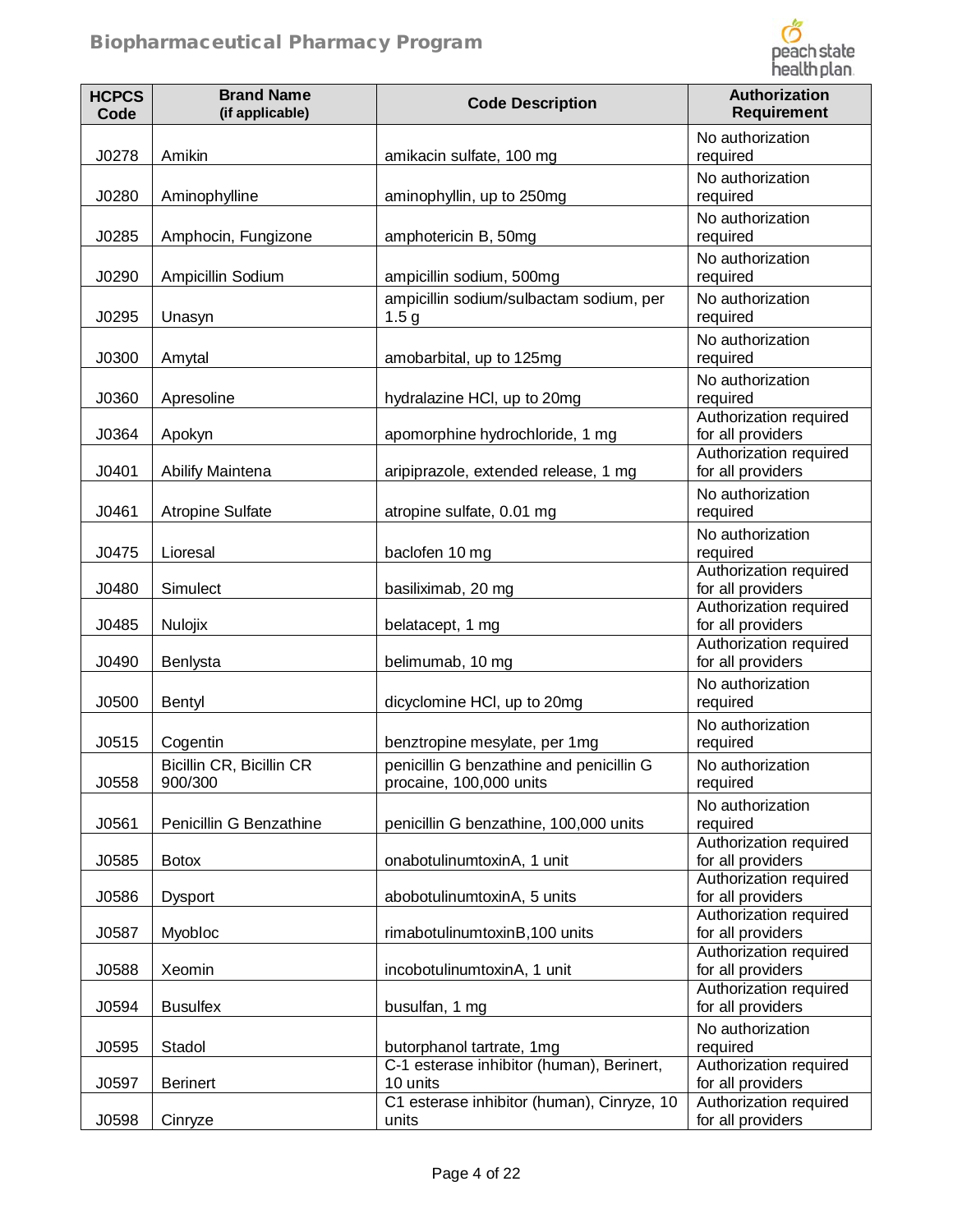

| <b>HCPCS</b><br>Code | <b>Brand Name</b><br>(if applicable) | <b>Code Description</b>                                                                        | <b>Authorization</b><br><b>Requirement</b>  |
|----------------------|--------------------------------------|------------------------------------------------------------------------------------------------|---------------------------------------------|
| J0610                | Calcium Gluconate                    | calcium gluconate, per 10 mL                                                                   | No authorization<br>required                |
| J0638                | <b>Ilaris</b>                        | canakinumab, 1 mg                                                                              | Authorization required<br>for all providers |
| J0640                | Leucovorin Calcium                   | leucovorin calcium, per 50 mg                                                                  | Authorization required<br>for all providers |
| J0641                | Fusilev                              | levoleucovorin calcium, 0.5 mg                                                                 | Authorization required<br>for all providers |
| J0670                | Carbocaine                           | mepivacaine hydrochloride, per 10 mL                                                           | No authorization<br>required                |
| J0690                | Ancef, Kefzol                        | cefazolin sodium, 500 mg                                                                       | No authorization<br>required                |
| J0694                | Mefoxin                              | cefoxitin sodium, 1 g                                                                          | No authorization<br>required                |
| J0696                | Rocephin                             | ceftriaxone sodium, per 250 mg                                                                 | No authorization<br>required                |
| J0697                | Zinacef                              | sterile cefuroxime sodium, per 750 mg                                                          | No authorization<br>required                |
| J0698                | Claforan                             | Cefotaxime sodium, per gram                                                                    | No authorization<br>required                |
| J0702                | Celestone Soluspan                   | betamethasone acetate 3 mg and<br>betamethasone sodium phosphate 3 mg                          | No authorization<br>required                |
| J0717                | Cimzia                               | certolizumab pegol, 1 mg                                                                       | Authorization required<br>for all providers |
| J0725                | Profasi HP; Pregnyl                  | chorionic gonadotropin, per 1,000 USP<br>units                                                 | No authorization<br>required                |
| J0743                | Primaxin                             | cilastatin sodium; imipenem, per 250 mg                                                        | No authorization<br>required                |
| J0775                | Xiaflex                              | collagenase, clostridium histolyticum, 0.01<br>mg                                              | Authorization required<br>for all providers |
| J0780                | Compazine                            | prochlorperazine, up to 10 mg                                                                  | No authorization<br>required                |
| J0795                | Acthrel                              | corticorelin ovine triflutate, 1 microgram                                                     | No authorization<br>required                |
| J0800                | <b>HP Acthar Gel</b>                 | corticotropin, up to 40 units                                                                  | Authorization required<br>for all providers |
| J0850                | CytoGam                              | cytomegalovirus, immune globulin<br>intravenous (human), per vial (Code Price<br>is per 50 mL) | Authorization required<br>for all providers |
| J0878                | Cubicin                              | daptomycin, 1 mg                                                                               | No authorization<br>required                |
| J0881                | Aranesp (non ESRD)                   | darbepoetin alfa, 1 microgram (non-ESRD<br>use)                                                | Authorization required<br>for all providers |
| J0882                | Aranesp (ESRD)                       | darbepoetin alfa, 1 microgram (for ESRD<br>on dialysis)                                        | Authorization required<br>for all providers |
| J0885                | Epogen, Procrit (non ESRD)           | epoetin alfa, (for non-ESRD use), 1000<br>units                                                | Authorization required<br>for all providers |
| J0886                | Epogen, Procrit (ESRD)               | epoetin alfa, 1000 units (for ESRD on<br>dialysis)                                             | Authorization required<br>for all providers |
| J0894                | Dacogen                              | decitabine, 1 mg                                                                               | Authorization required<br>for all providers |
| J0895                | Desferal                             | deferoxamine mesylate, 500 mg                                                                  | Authorization required<br>for all providers |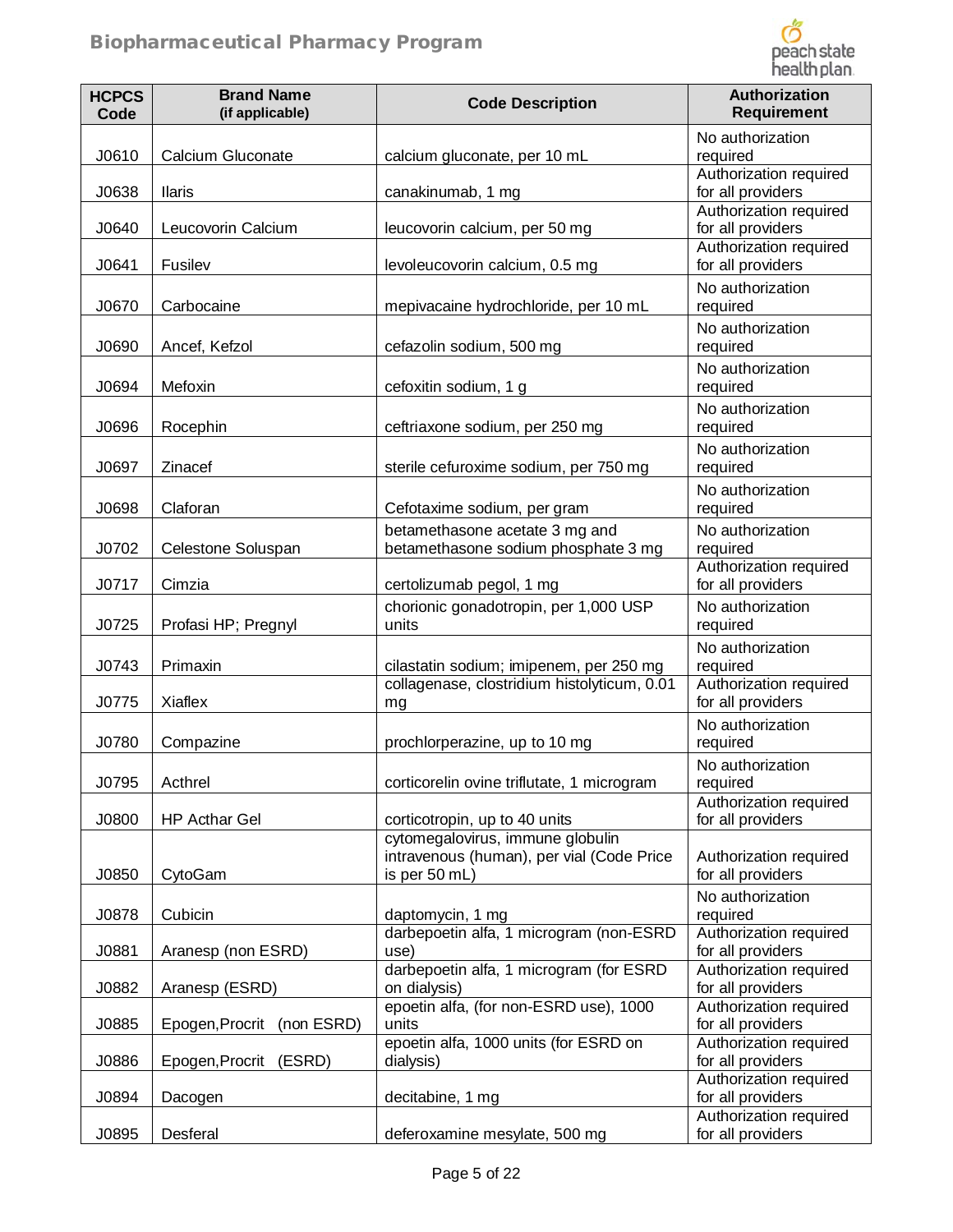

| <b>HCPCS</b><br>Code | <b>Brand Name</b><br>(if applicable) | <b>Code Description</b>               | Authorization<br><b>Requirement</b>         |
|----------------------|--------------------------------------|---------------------------------------|---------------------------------------------|
| J0897                | Prolia, Xgeva                        | denosumab, 1 mg                       | Authorization required<br>for all providers |
| J1000                | Depogen                              | depo-estradiol cypionate, up to 5 mg  | No authorization<br>required                |
| J1020                | Depo-Medrol                          | methylprednisolone acetate, 20 mg     | No authorization<br>required                |
| J1030                | Edrol-40                             | methylprednisolone acetate, 40 mg     | No authorization<br>required                |
| J1040                | Edrol-80                             | methylprednisolone acetate, 80 mg     | No authorization<br>required                |
| J1050                | Depo-Provera                         | medroxyprogesterone acetate, 1 mg     | No authorization<br>required                |
| J1071                | Depo-Testosterone                    | testosterone cypionate, 1 mg          | No authorization<br>required                |
| J1100                | Decajet, Dexone, Solurex             | dexamethasone sodium phosphate, 1 mg  | No authorization<br>required                |
| J1110                | D.H.E. 45                            | dihydroergotamine mesylate, per 1 mg  | No authorization<br>required                |
| J1120                | Diamox                               | acetazolamide sodium, up to 500 mg    | No authorization<br>required                |
| J1160                | Lanoxin                              | digoxin, up to 0.5 mg                 | No authorization<br>required                |
| J1165                | Dilantin                             | phenytoin sodium, per 50 mg           | No authorization<br>required                |
| J1170                | <b>Dilaudid</b>                      | hydromorphone, up to 4 mg             | No authorization<br>required                |
| J1190                | Zinecard, Totect                     | dexrazoxane hydrochloride, per 250 mg | Authorization required<br>for all providers |
| J1200                | Benadryl                             | diphenhydramine HCI, up to 50 mg      | No authorization<br>required                |
| J1245                | Persantine                           | dipyridamole, per 10 mg               | No authorization<br>required                |
| J1250                | <b>Dobutrex</b>                      | dobutamine hydrochloride, per 250 mg  | No authorization<br>required                |
| J1260                | Anzemet                              | dolasetron mesylate, 10 mg            | No authorization<br>required                |
| J1290                | Kalbitor                             | ecallantide, 1 mg                     | Authorization required<br>for all providers |
| J1300                | Soliris                              | eculizumab, 10 mg                     | Authorization required<br>for all providers |
| J1322                | Vimizim                              | elosulfase alfa, 1 mg                 | Authorization required<br>for all providers |
| J1324                | Fuzeon                               | enfuvirtide, 1 mg                     | Authorization required<br>for all providers |
| J1325                | Veletri, Flolan                      | epoprostenol, 0.5 mg                  | Authorization required<br>for all providers |
| J1335                | Invanz                               | ertapenem sodium, 500 mg              | No authorization<br>required                |
| J1364                | Erythromycin Lactobionate            | erythromycin lactobionate, per 500 mg | No authorization<br>required                |
| J1410                | Premarin                             | estrogens, conjugated, per 25 mg      | No authorization<br>required                |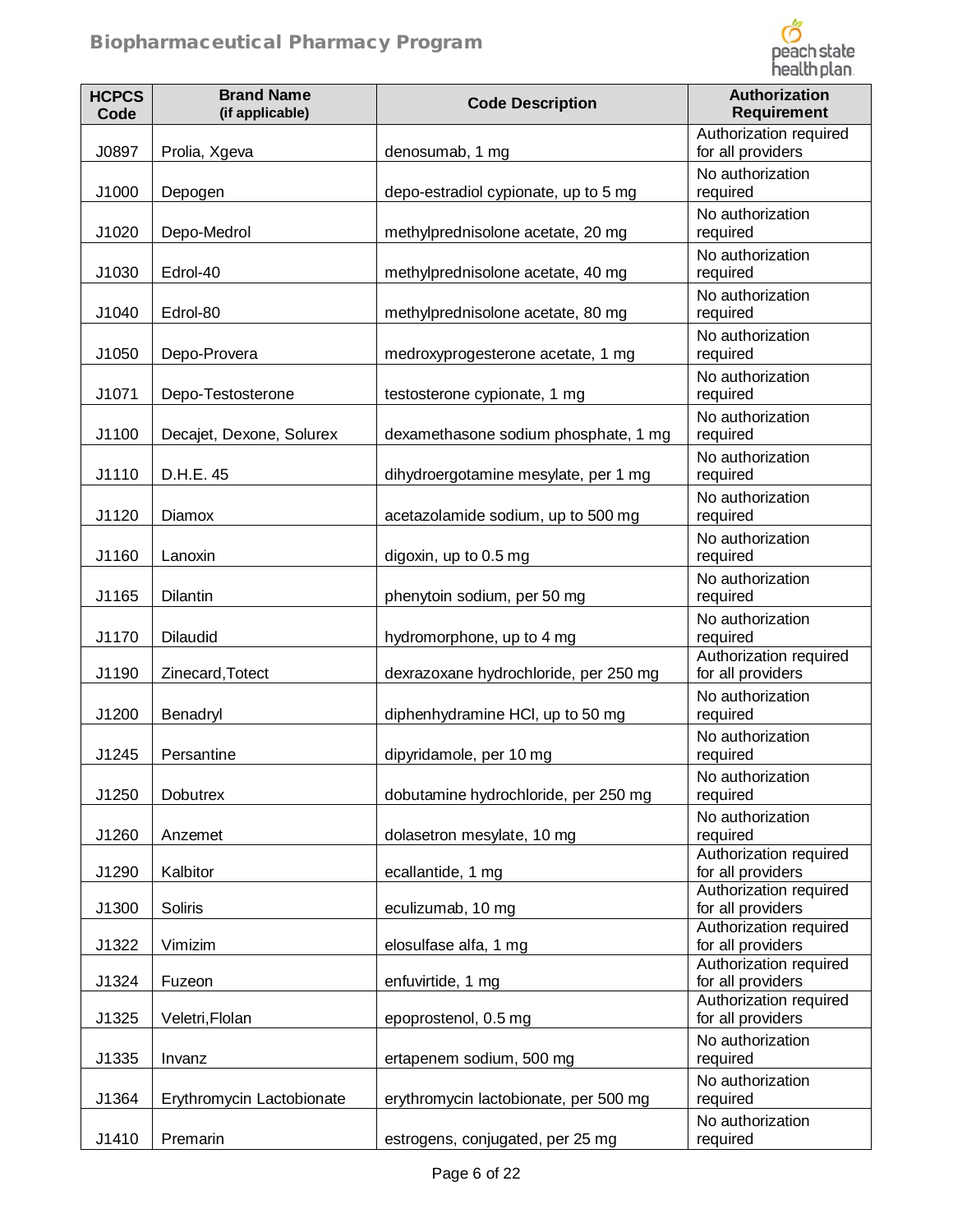

| <b>HCPCS</b><br>Code | <b>Brand Name</b><br>(if applicable)             | <b>Code Description</b>                                                                         | Authorization<br><b>Requirement</b>                    |
|----------------------|--------------------------------------------------|-------------------------------------------------------------------------------------------------|--------------------------------------------------------|
| J1438                | Enbrel                                           | etanercept, 25 mg (not for use when drug<br>is self-administered)                               | Authorization required<br>for all providers            |
| J1439                | Injectafer                                       | ferric carboxymaltose, 1 mg                                                                     | Authorization required<br>for all providers            |
| J1442                | Neupogen                                         | filgrastim (G-CSF), 1 microgram                                                                 | Authorization required<br>for all providers            |
| J1446                | Granix                                           | tbo-filgrastim, 5 micrograms                                                                    | Authorization required<br>for all providers            |
| J1450                | Diflucan in Saline                               | fluconazole, 200 mg                                                                             | No authorization<br>required                           |
| J1453                | Emend                                            | fosaprepitant, 1 mg                                                                             | Authorization required<br>for all providers            |
| J1458                | Naglazyme                                        | galsulfase, 1 mg                                                                                | Authorization required<br>for all providers            |
| J1459                | Privigen                                         | immune globulin (Privigen), intravenous,<br>non-lyophilized (e.g liquid), 500 mg                | Authorization required<br>for all providers            |
| J1460                | GamaSTAN S/D                                     | gamma globulin, intramuscular, 1 cc                                                             | Authorization required<br>for all providers            |
| J1556                | Bivigam                                          | immune globulin (Bivigam), 500 mg                                                               | Authorization required<br>for all providers            |
| J1557                | Gammaplex                                        | immune globulin, (Gammaplex),<br>intravenous, non-lyophilized (e.g. liquid),<br>500 mg          | Authorization required<br>for all providers            |
| J1559                | Hizentra                                         | immune globulin (Hizentra), 100 mg                                                              | Authorization required<br>for all providers            |
| J1560                | GamaSTAN S/D                                     | gamma globulin, intramuscular, over 10 cc                                                       | Authorization required<br>for all providers            |
| J1561                | Gamunex, Gammaked,<br>Polygam                    | immune globulin, (Gamunex-<br>C/Gammaked), non-lyophilized (e.g.<br>liquid), 500 mg             | Authorization required<br>for all providers            |
| J1566                | Carimune NF, Panglobulin<br>NF and Gammagard S/D | immune globulin, intravenous, lyophilized<br>(e.g powder), not otherwise specified, 500<br>mg   | Authorization required<br>for all providers            |
| J1568                | Octagam                                          | immune globulin, (Octagam), intravenous,<br>non-lyophilized (e.g. liquid), 500 mg               | Authorization required<br>for all providers            |
| J1569                | Gammagard Liquid                                 | immune globulin, (Gammagard liquid),<br>non-lyophilized, (e.g. liquid), 500 mg                  | Authorization required<br>for all providers            |
| J1570                | Cytovene                                         | ganciclovir sodium, 500 mg                                                                      | No authorization<br>required                           |
|                      |                                                  | immune globulin,<br>(Flebogamma/Flebogamma DIF),<br>intravenous, non-lyophilized (e.g. liquid), | Authorization required                                 |
| J1572                | Febogamma                                        | 500 mg                                                                                          | for all providers                                      |
| J1580                | Gentamycin                                       | garamycin, gentamicin, up to 80 mg                                                              | No authorization<br>required<br>Authorization required |
| J1595                | Copaxone                                         | glatiramer acetate, 20 mg<br>immune globulin, intravenous, non-                                 | for all providers                                      |
| J1599                | <b>MISC</b>                                      | lyophilized (e.g. liquid), not otherwise<br>specified, 500 mg                                   | Authorization required<br>for all providers            |
| J1602                | Simponi                                          | golimumab, 1 mg, for intravenous use                                                            | Authorization required<br>for all providers            |
| J1610                | Glucagon                                         | glucagon hydrochloride, per 1 mg                                                                | No authorization<br>required                           |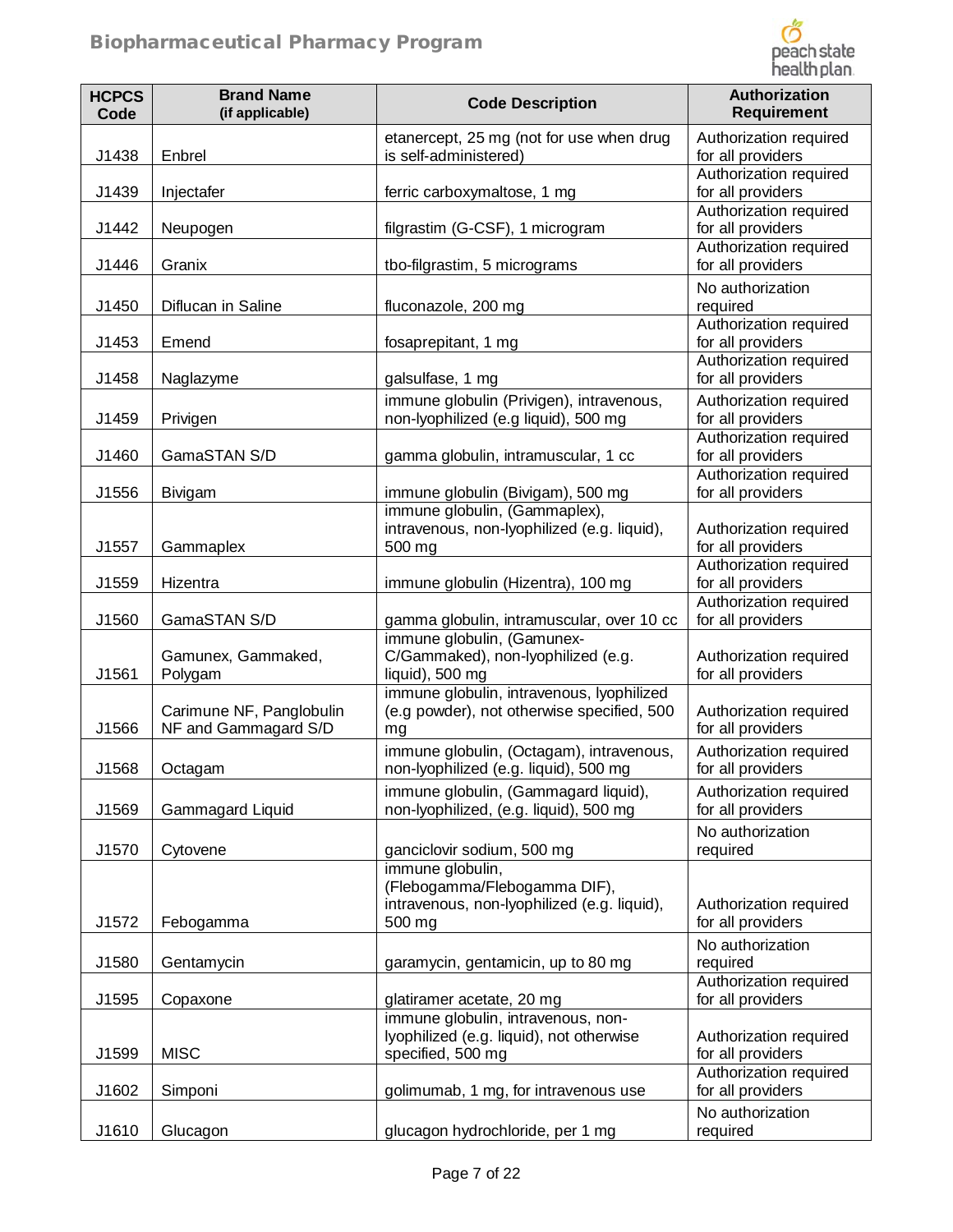

| <b>HCPCS</b><br>Code | <b>Brand Name</b><br>(if applicable) | <b>Code Description</b>                              | Authorization<br><b>Requirement</b>                                   |
|----------------------|--------------------------------------|------------------------------------------------------|-----------------------------------------------------------------------|
| J1626                | Kytril                               | granisetron hydrochloride, 100 mcg                   | No authorization<br>required                                          |
| J1630                | Haldol                               | haloperidol, up to 5 mg                              | No authorization<br>required                                          |
| J1631                | <b>Haloperidol Deconate</b>          | haloperidol decanoate, per 50 mg                     | No authorization<br>required                                          |
| J1640                | Panhematin                           | hemin, 1 mg                                          | Authorization required<br>for all providers                           |
| J1642                | Heparin Lock Flush                   | heparin sodium (heparin lock flush), per<br>10 units | No authorization<br>required                                          |
| J1644                | Heparin Sodium                       | heparin sodium, per 1,000 units                      | No authorization<br>required                                          |
| J1645                | Fragmin                              | dalteparin sodium, per 2,500 IU                      | Authorization required<br>for all providers                           |
| J1650                | Lovenox                              | enoxaparin sodium, 10 mg                             | Authorization required<br>for all providers                           |
| J1652                | Arixtra                              | fondaparinux sodium, 0.5 mg                          | Authorization required<br>for all providers                           |
| J1670                | <b>Baytet</b>                        | tetanus immune globulin, human, up to<br>250 units   | No authorization<br>required                                          |
| J1720                | Solu-Cortef                          | hydrocortisone sodium succinate, up to<br>100 mg     | No authorization<br>required                                          |
| J1725                | Makena                               | hydroxyprogesterone caproate, 1 mg                   | Authorization required<br>for all providers                           |
| J1740                | Boniva                               | ibandronate sodium, 1 mg                             | Authorization required<br>for all providers                           |
| J1743                | Elaprase                             | idursulfase, 1 mg                                    | Authorization required<br>for all providers                           |
| J1744                | Firazyr                              | icatibant, 1 mg                                      | Authorization required<br>for all providers<br>Authorization required |
| J1745                | Remicade                             | infliximab, 10 mg                                    | for all providers<br>No authorization                                 |
| J1750                | <b>INFeD</b>                         | iron dextran, 50 m                                   | required                                                              |
| J1756                | Venofer                              | iron sucrose, 1 mg                                   | No authorization<br>required<br>Authorization required                |
| J1786                | Cerezyme                             | imiglucerase, 10 units                               | for all providers                                                     |
| J1790                | Inapsine                             | droperidol, up to 5 mg                               | No authorization<br>required                                          |
| J1800                | Inderal                              | propranolol HCI, up to 1 mg                          | No authorization<br>required                                          |
| J1815                | Insulins                             | insulin, per 5 units                                 | No authorization<br>required                                          |
| J1826                | Avonex                               | interferon beta-1a, 30 mcg -see also<br>Q3027        | Authorization required<br>for all providers                           |
| J1830                | <b>Betaseron</b>                     | interferon beta-1B, 0.25 mg                          | Authorization required<br>for all providers                           |
| J1885                | Toradol                              | ketorolac tromethamine, per 15 mg                    | No authorization<br>required                                          |
| J1930                | Somatuline                           | lanreotide, 1 mg                                     | Authorization required<br>for all providers                           |
| J1931                | Aldurazyme                           | laronidase, 0.1 mg                                   | Authorization required<br>for all providers                           |
|                      |                                      | Page 8 of 22                                         |                                                                       |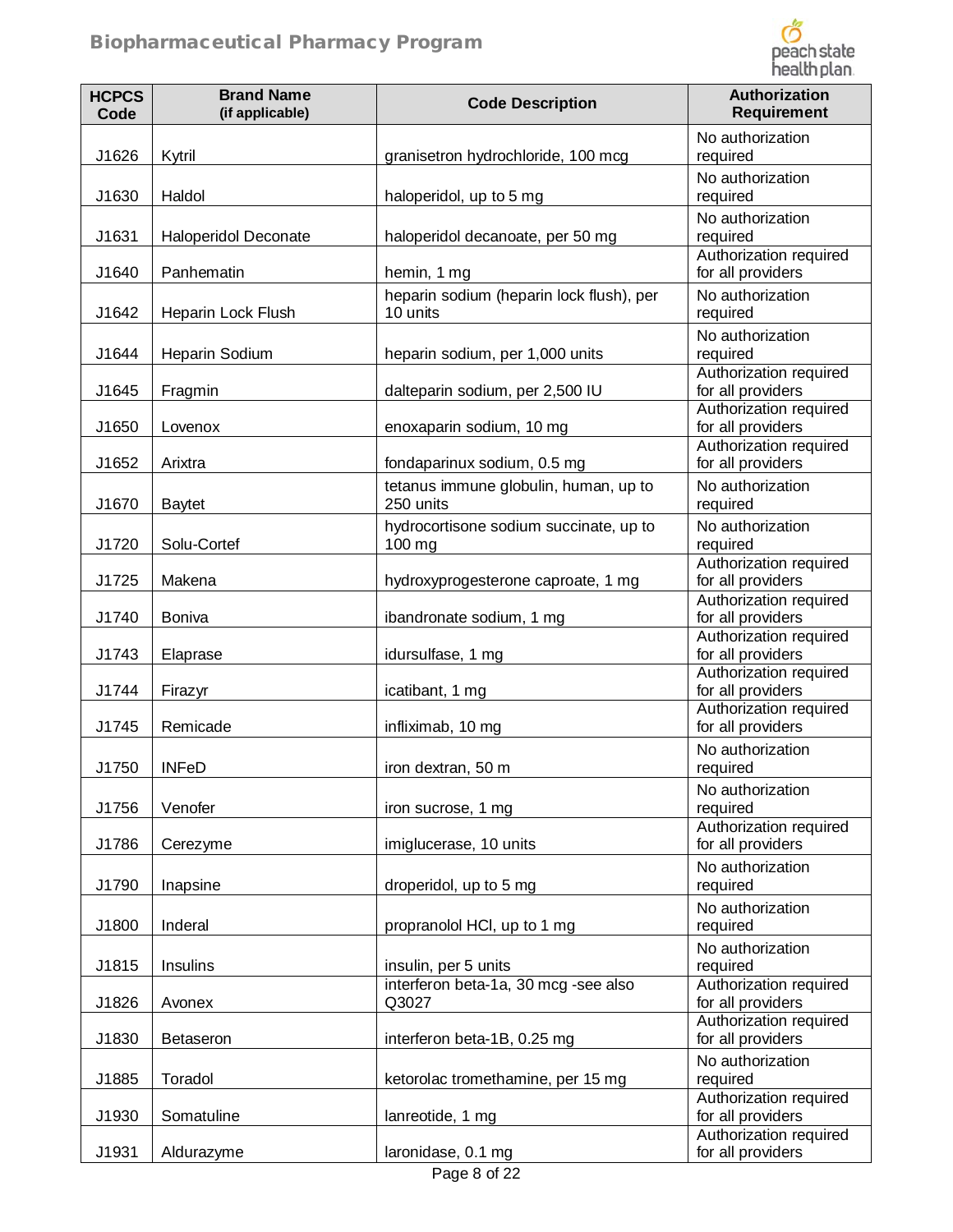

| <b>HCPCS</b><br>Code | <b>Brand Name</b><br>(if applicable)                 | <b>Code Description</b>                                                       | Authorization<br><b>Requirement</b>              |
|----------------------|------------------------------------------------------|-------------------------------------------------------------------------------|--------------------------------------------------|
| J1940                | Lasix                                                | furosemide, up to 20 mg                                                       | No authorization<br>required                     |
| J1950                | Lupron, Lupron 3, Lupron<br>4, Lupron Depot, Eligard | leuprolide acetate (for depot suspension),<br>per 3.75 mg                     | Authorization required<br>for all providers      |
| J1955                | Carnitor                                             | levocarnitine, per 1 g                                                        | No authorization<br>required                     |
| J1980                | Levsin                                               | hyoscyamine sulfate, up to 0.25 mg                                            | No authorization<br>required                     |
| J2001                | Xylocaine HCI                                        | lidocaine HCL for intravenous infusion, 10<br>mg                              | No authorization<br>required                     |
| J2010                | Lincocin                                             | lincomycin HCI, up to 300 mg                                                  | No authorization<br>required                     |
| J2020                | Zyvox                                                | linezolid, 200 mg                                                             | No authorization<br>required                     |
| J2150                | Mannitol                                             | mannitol, 25% in 50 mL                                                        | No authorization<br>required                     |
| J2170                | Iplex, Increlex                                      | mecasermin, 1 mg                                                              | Authorization required<br>for all providers      |
| J2175                | Demerol                                              | meperidine hydrochloride, per 100 mg                                          | No authorization<br>required                     |
| J2185                | Merrem                                               | meropenem, 100 mg                                                             | No authorization<br>required                     |
| J2210                | Methergine                                           | methylergonovine maleate, up to 0.2 mg                                        | No authorization<br>required                     |
| J2212                | Relistor                                             | methylnaltrexone, 0.1 mg                                                      | Authorization required<br>for all providers      |
| J2250                | Versed                                               | midazolam hydrochloride, per 1 mg                                             | No authorization<br>required                     |
| J2260                | Primacor                                             | milrinone lactate, per 5 mg                                                   | No authorization<br>required<br>No authorization |
| J2270                | Depodur, Infumorph                                   | morphine sulfate, up to 10 mg                                                 | required                                         |
| J2274                | DepoDur, Astromorph PF,<br>Duramorph PF              | morphine sulfate, preservative-free for<br>epidural or intrathecal use, 10 mg | No authorization<br>required                     |
| J2278                | Prialt                                               | ziconotide, 1 microgram                                                       | Authorization required<br>for all providers      |
| J2300                | Nubain                                               | nalbuphine hydrochloride, per 10 mg                                           | No authorization<br>required                     |
| J2310                | Narcan                                               | naloxone hydrochloride, per 1 mg                                              | No authorization<br>required                     |
| J2315                | Vivitrol                                             | naltrexone, depot form, 1 mg                                                  | Authorization required<br>for all providers      |
| J2323                | Tysabri                                              | natalizumab, 1 mg                                                             | Authorization required<br>for all providers      |
| J2325                | Natrecor                                             | nesiritide, 0.1 mg                                                            | Authorization required<br>for all providers      |
| J2353                | Sandostatin LAR                                      | octreotide, depot form for intramuscular 1<br>mg                              | Authorization required<br>for all providers      |
| J2354                | Sandostatin                                          | octreotide, non-depot form for<br>subcutaneous or intravenous 25 mcg          | Authorization required<br>for all providers      |
| J2355                | Neumega                                              | oprelvekin, 5 mg                                                              | Authorization required<br>for all providers      |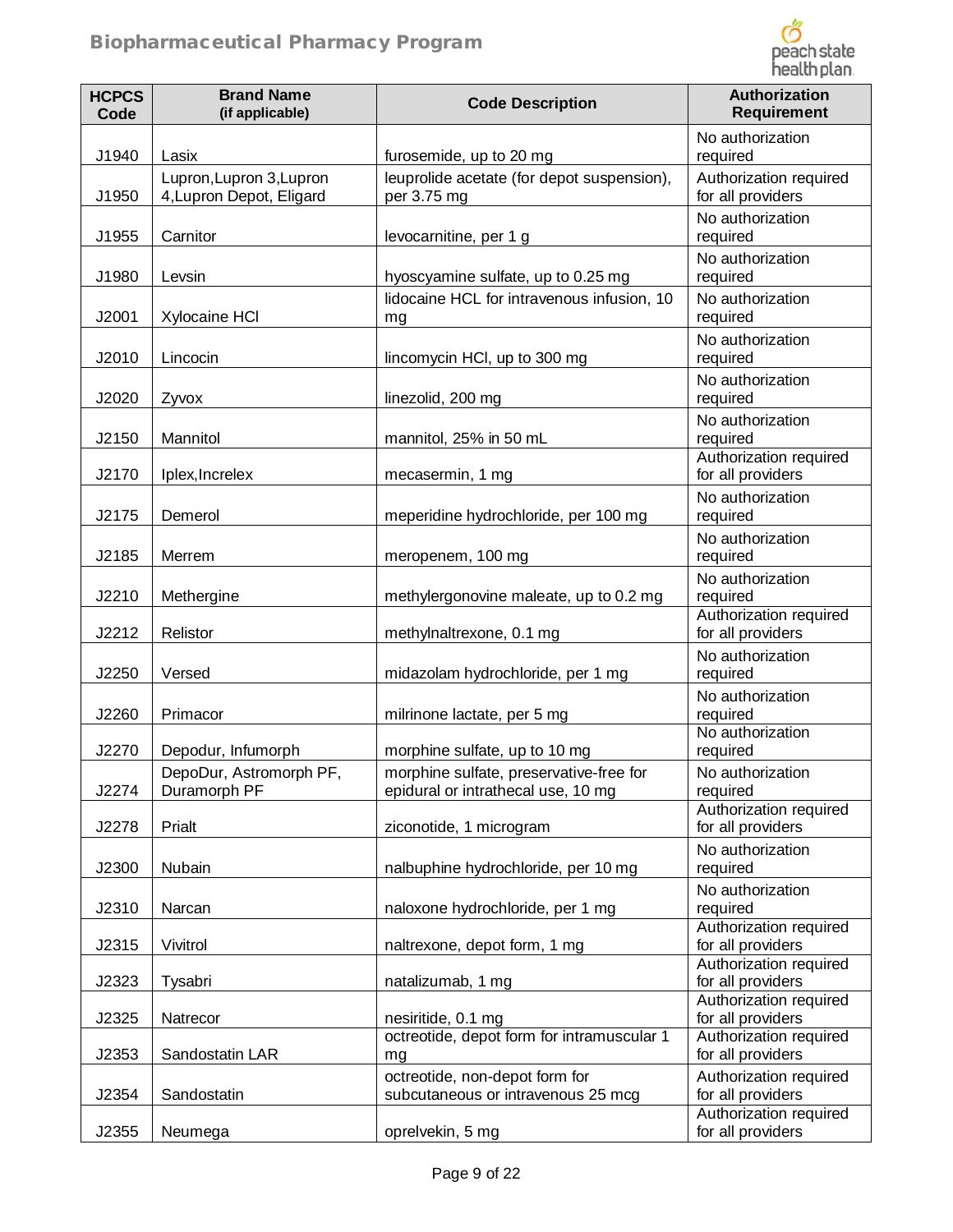

| <b>HCPCS</b><br>Code | <b>Brand Name</b><br>(if applicable) | <b>Code Description</b>                                | Authorization<br><b>Requirement</b>                    |
|----------------------|--------------------------------------|--------------------------------------------------------|--------------------------------------------------------|
| J2357                | Xolair                               | omalizumab, 5 mg                                       | Authorization required<br>for all providers            |
| J2358                | Zyprexa Relprevv                     | olanzapine, long-acting, 1 mg                          | Authorization required<br>for all providers            |
| J2360                | Norflex                              | orphenadrine citrate, up to 60 mg                      | No authorization<br>required                           |
| J2370                | Neo-Synephrine                       | phenylephrine HCI, up to 1 mL                          | No authorization<br>required                           |
| J2405                | Zofran                               | ondansetron hydrochloride, per 1 mg                    | No authorization<br>required                           |
| J2410                | Numorphan                            | oxymorphone HCI, up to 1 mg                            | No authorization<br>required<br>Authorization required |
| J2425                | Keprivance                           | palifermin, 50 micrograms                              | for all providers                                      |
| J2426                | Invega Sustenna                      | paliperidone palmitate extended release, 1<br>mg       | Authorization required<br>for all providers            |
| J2430                | Aredia                               | pamidronate disodium, per 30 mg                        | Authorization required<br>for all providers            |
| J2469                | Aloxi                                | palonosetron HCI, 25 mcg                               | No authorization<br>required                           |
| J2501                | Zemplar                              | paricalcitol, 1 mcg                                    | Authorization required<br>for all providers            |
| J2503                | Macugen                              | pegaptanib sodium, 0.3 mg                              | Authorization required<br>for all providers            |
| J2504                | Adagen                               | pegademase bovine, 25 IU                               | Authorization required<br>for all providers            |
| J2505                | Neulasta                             | pegfilgrastim, 6 mg                                    | Authorization required<br>for all providers            |
| J2507                | Krystexxa                            | pegloticase, 1 mg                                      | Authorization required<br>for all providers            |
| J2510                | Wycillin Tubex                       | penicillin G procaine, aqueous, up to<br>600,000 units | No authorization<br>required                           |
| J2515                | <b>Nembutal Sodium</b>               | pentobarbital sodium, per 50 mg                        | No authorization<br>required                           |
| J2540                | Pfizerpen, Pen G K+                  | penicillin G potassium, up to 600,000 units            | No authorization<br>required                           |
| J2543                | Zosyn                                | piperacillin sodium/tazobactam sodium, 1<br>g/0.125 g  | No authorization<br>required                           |
| J2550                | Phenergan                            | promethazine HCl, up to 50 mg                          | No authorization<br>required                           |
| J2560                | Phenobarbital                        | phenobarbital sodium, up to 120 mg                     | No authorization<br>required                           |
| J2562                | Mozobil                              | plerixafor, 1 mg                                       | Authorization required<br>for all providers            |
| J2675                | Progesterone                         | progesterone, per 50 mg                                | No authorization<br>required                           |
| J2680                | Prolixin                             | fluphenazine decanoate, up to 25 mg                    | No authorization<br>required                           |
| J2690                | Procainamide                         | procainamide HCI, up to 1 g                            | No authorization<br>required                           |
| J2700                | Bactocill                            | oxacillin sodium, up to 250 mg                         | No authorization<br>required                           |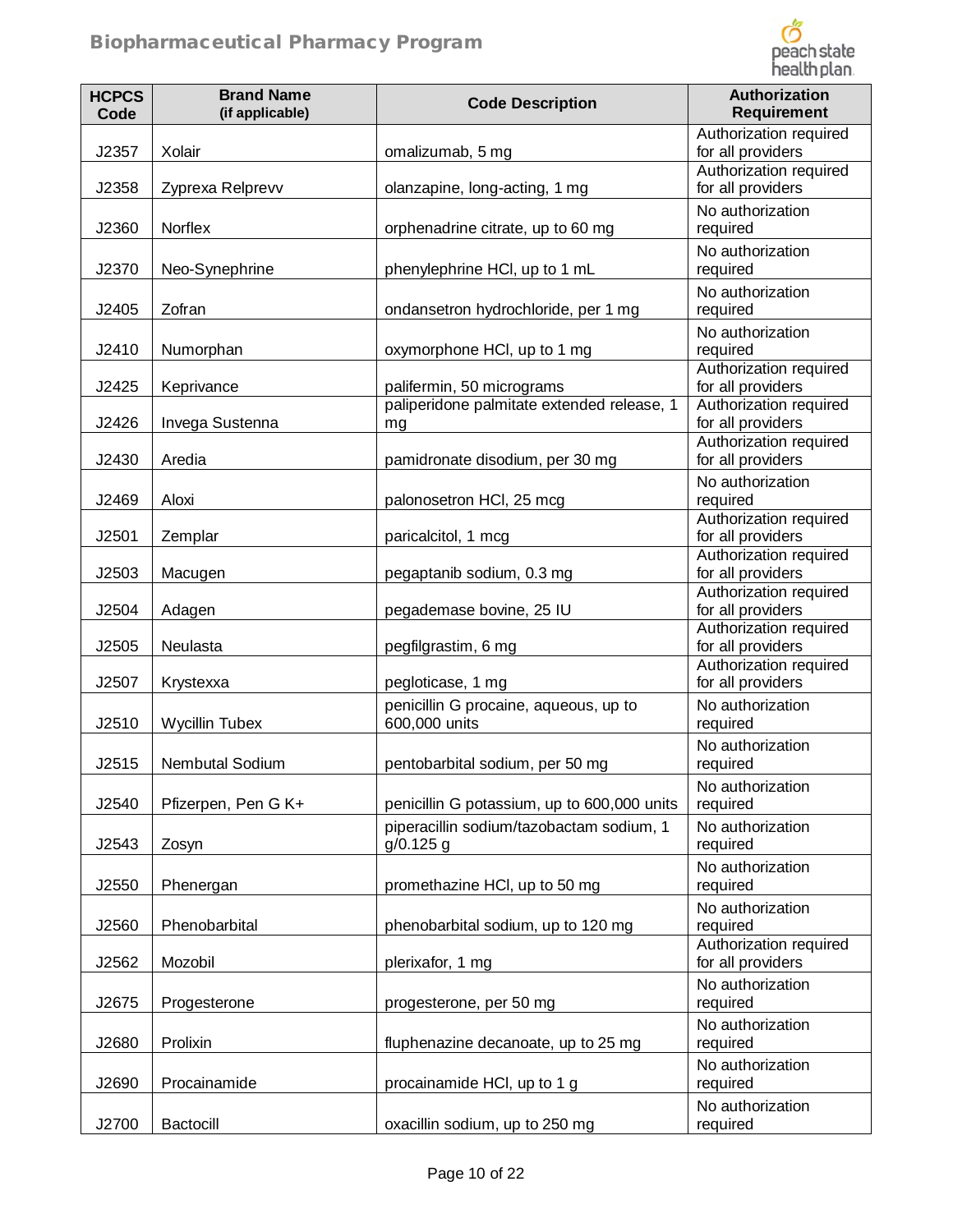

| <b>HCPCS</b><br>Code | <b>Brand Name</b><br>(if applicable)                                                                                                                                                                                  | <b>Code Description</b>                                                                                                               | <b>Authorization</b><br><b>Requirement</b>                                  |
|----------------------|-----------------------------------------------------------------------------------------------------------------------------------------------------------------------------------------------------------------------|---------------------------------------------------------------------------------------------------------------------------------------|-----------------------------------------------------------------------------|
| J2710                | Prostigmin                                                                                                                                                                                                            | neostigmine methylsulfate, up to 0.5 mg                                                                                               | No authorization<br>required                                                |
| J2720<br>J2724       | <b>Protamine Sulfate</b><br>Ceprotin                                                                                                                                                                                  | protamine sulfate, per 10 mg<br>protein C concentrate, intravenous,<br>human, 10 IU                                                   | No authorization<br>required<br>Authorization required<br>for all providers |
| J2765                | Reglan                                                                                                                                                                                                                | metoclopramide HCl, up to 10 mg                                                                                                       | No authorization<br>required                                                |
| J2778                | Lucentis                                                                                                                                                                                                              | ranibizumab, 0.1 mg                                                                                                                   | Authorization required<br>for all providers                                 |
| J2783                | Elitek                                                                                                                                                                                                                | rasburicase, 0.5 mg                                                                                                                   | Authorization required<br>for all providers                                 |
| J2785                | Lexiscan                                                                                                                                                                                                              | regadenoson, 0.1 mg                                                                                                                   | No authorization<br>required                                                |
| J2790                | WinRho-D                                                                                                                                                                                                              | Rho d immune globulin, human, full dose,<br>300 micrograms                                                                            | No authorization<br>required                                                |
| J2791                | Rhophylac                                                                                                                                                                                                             | Rho(D) immune globulin (human),<br>(Rhophylac), intramuscular or intravenous,<br>100 IU                                               | Authorization required<br>for all providers                                 |
| J2792                | <b>WINRho SDF</b>                                                                                                                                                                                                     | rho D immune globulin, intravenous,<br>human, solvent detergent, 100 IU (see<br>also 90384 and 90386 for CPT billing<br>requirements) | Authorization required<br>for all providers                                 |
| J2793                | Arcalyst                                                                                                                                                                                                              | rilonacept, 1 mg                                                                                                                      | Authorization required<br>for all providers                                 |
| J2794                | Risperdal Consta                                                                                                                                                                                                      | risperidone, long acting, 0.5 mg                                                                                                      | Authorization required<br>for all providers                                 |
| J2796                | Nplate                                                                                                                                                                                                                | romiplostim, 10 micrograms                                                                                                            | Authorization required<br>for all providers                                 |
| J2800                | Robaxin                                                                                                                                                                                                               | methocarbamol, up to 10 mL                                                                                                            | No authorization<br>required                                                |
| J2820                | Leukine                                                                                                                                                                                                               | sargramostim (GM-CSF), 50 mcg                                                                                                         | Authorization required<br>for all providers                                 |
| J2916                | Ferrlecit                                                                                                                                                                                                             | sodium ferric gluconate complex in<br>sucrose 12.5 mg                                                                                 | No authorization<br>required                                                |
| J2920                | Solu-Medrol                                                                                                                                                                                                           | methylprednisolone sodium succinate, up<br>to $40 \text{ mg}$                                                                         | No authorization<br>required                                                |
| J2930                | Solu-Medrol                                                                                                                                                                                                           | methylprednisolone sodium succinate, up<br>to 125 mg                                                                                  | No authorization<br>required                                                |
| J2941                | Humatrope, Genotropin<br>Nutropin, Biotropin, Genotropin<br>,Genotropin<br>Miniquick, Norditropin, Nutropi<br>n, Nutropin AQ, Saizen, Saizen<br>Somatropin RDNA, Serostim,<br>Serostim RFNA, Tev-<br>Tropin, Zorbtive |                                                                                                                                       | Authorization required<br>for all providers                                 |
|                      |                                                                                                                                                                                                                       | somatropin, 1 mg                                                                                                                      | No authorization                                                            |
| J3000                | <b>Streptomycin Sulfate</b>                                                                                                                                                                                           | streptomycin, up to 1 g                                                                                                               | required<br>No authorization                                                |
| J3010                | Sublimaze                                                                                                                                                                                                             | fentanyl citrate, 0.1 mg                                                                                                              | required                                                                    |
| J3030                | Imitrex                                                                                                                                                                                                               | sumatriptan, succinate, 6 mg (not for use<br>when drug is self-administered)                                                          | No authorization<br>required                                                |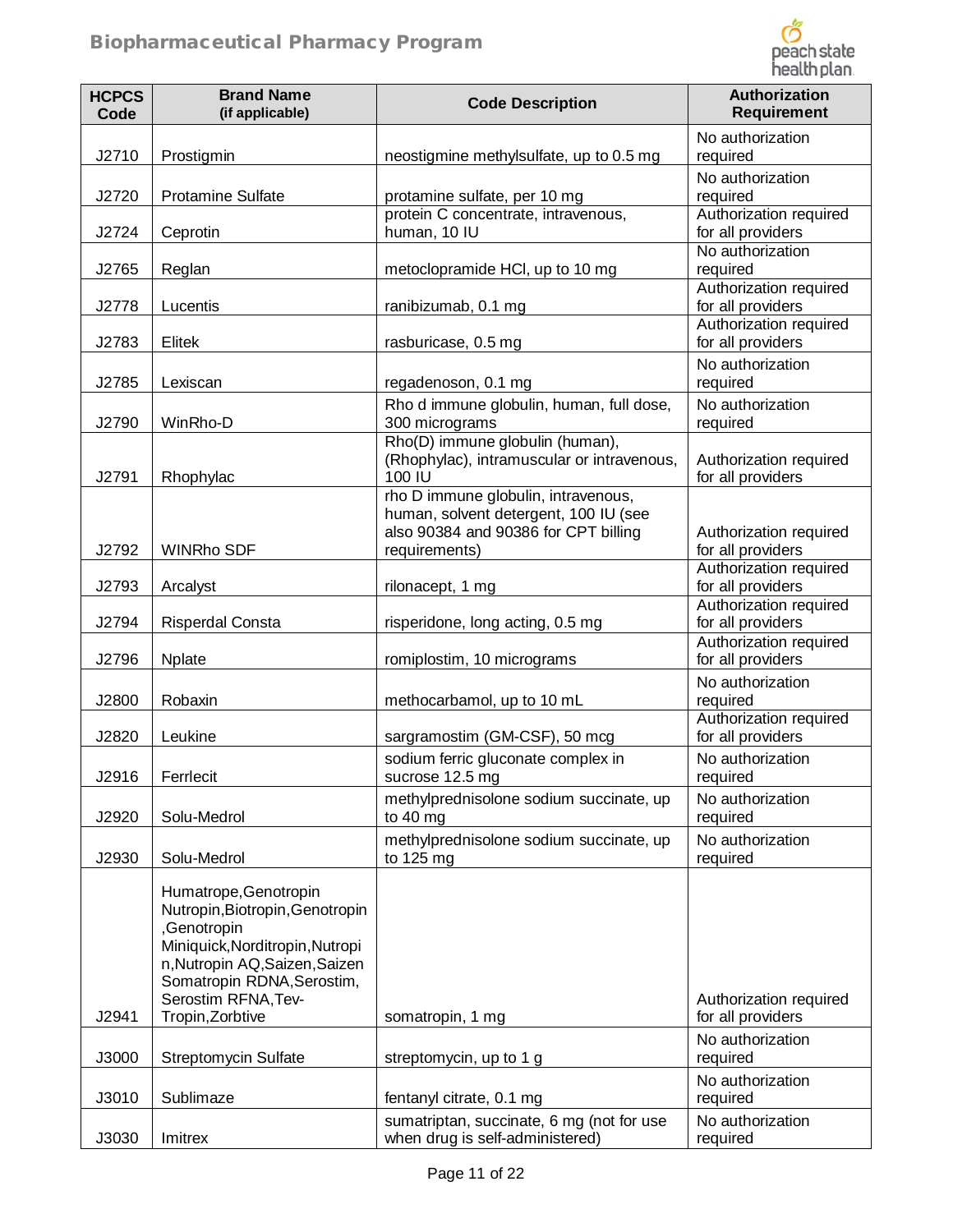

| <b>HCPCS</b><br>Code | <b>Brand Name</b><br>(if applicable)                               | <b>Code Description</b>                                          | Authorization<br><b>Requirement</b>         |
|----------------------|--------------------------------------------------------------------|------------------------------------------------------------------|---------------------------------------------|
| J3060                | Elelyso                                                            | taliglucerase alfa, 10 units                                     | Authorization required<br>for all providers |
| J3070                | Talwin                                                             | pentazocine, 30 mg                                               | No authorization<br>required                |
| J3095                | Vibativ                                                            | telavancin, 10 mg                                                | Authorization required<br>for all providers |
| J3105                | <b>Brethine</b>                                                    | terbutaline sulfate, up to 1 mg                                  | No authorization<br>required                |
| J3110                | Forteo                                                             | teriparatide, 10 mcg                                             | Authorization required<br>for all providers |
| J3121                | Delatestryl                                                        | testosterone enanthate, 1 mg                                     | No authorization<br>required                |
| J3230                | Chlorpromazine HCI                                                 | chlorpromazine HCl, up to 50 mg                                  | No authorization<br>required                |
| J3240                | Thyrogen                                                           | Injection, thyrotropin alpha, 0.9 mg,<br>provided in 1.1 mg vial | Authorization required<br>for all providers |
| J3250                | Tigan                                                              | trimethobenzamide HCI, up to 200 mg                              | No authorization<br>required                |
| J3260                | Nebcin                                                             | tobramycin sulfate, up to 80 mg                                  | No authorization<br>required                |
| J3262                | Actemra                                                            | tocilizumab, 1 mg                                                | Authorization required<br>for all providers |
| J3285                | Remodulin                                                          | treprostinil, 1 mg                                               | Authorization required<br>for all providers |
| J3301                | Kenalog 10                                                         | triamcinolone acetonide, , per 10 mg                             | No authorization<br>required                |
| J3303                | Aristospan                                                         | triamcinolone hexacetonide, per 5 mg                             | No authorization<br>required                |
| J3315                | Trelstar Depot, Trelstar Depot<br>Plus, Debioclip Kit, Trelstar LA | triptorelin pamoate, 3.75 mg                                     | Authorization required<br>for all providers |
| J3357                | Stelara                                                            | ustekinumab, 1 mg                                                | Authorization required<br>for all providers |
| J3360                | Valium                                                             | diazepam, up to 5 mg                                             | No authorization<br>required                |
| J3370                | Vancocin                                                           | vancomycin HCI, 500 mg                                           | No authorization<br>required                |
| J3385                | Vpriv                                                              | velaglucerase alfa, 100 units                                    | Authorization required<br>for all providers |
| J3396                | Visudyne                                                           | verteporfin, 0.1 mg                                              | Authorization required<br>for all providers |
| J3410                | Vistaril                                                           | hydroxyzine HCI, up to 25 mg                                     | No authorization<br>required                |
| J3420                | Vitamin B-12                                                       | vitamin B-12 cyanocobalamin, up to 1,000<br>mcg                  | No authorization<br>required                |
| J3430                | Aqua-Mephyton                                                      | phytonadione (vitamin K) per 1 mg                                | No authorization<br>required                |
| J3475                | Magnesium Sulfate 50%                                              | magnesium sulfate, per 500 mg                                    | No authorization<br>required                |
| J3480                | Potassium Chloride                                                 | potassium chloride, per 2 mEq                                    | No authorization<br>required                |
| J3486                | Geodon                                                             | ziprasidone mesylate, 10 mg                                      | No authorization<br>required                |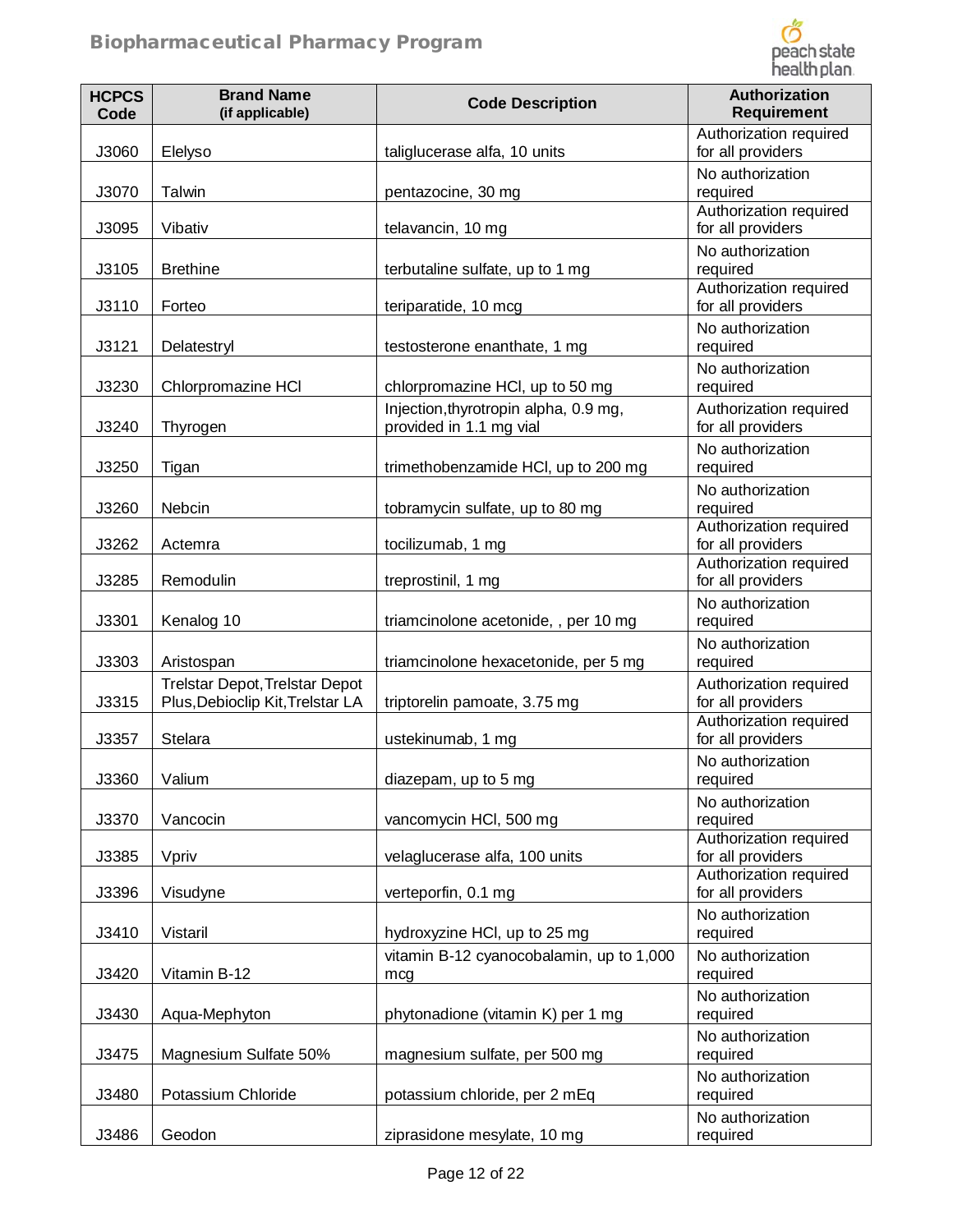

| Authorization required<br>for all providers<br>Authorization required<br>for all providers<br>Authorization required<br>for all providers<br>Authorization required<br>for all providers<br>Hepatitis B Immune Globulin, HBIG<br>Authorization required<br>for all providers<br>Authorization required<br>for all providers<br>desmopressin, oral tablet/nasal spray<br>Authorization required<br>for all providers<br>Authorization required<br>for all providers<br>No authorization<br>Infusion, normal saline solution, 1,000 cc<br>required<br>Infusion, normal saline solution, sterile<br>No authorization |
|-------------------------------------------------------------------------------------------------------------------------------------------------------------------------------------------------------------------------------------------------------------------------------------------------------------------------------------------------------------------------------------------------------------------------------------------------------------------------------------------------------------------------------------------------------------------------------------------------------------------|
|                                                                                                                                                                                                                                                                                                                                                                                                                                                                                                                                                                                                                   |
|                                                                                                                                                                                                                                                                                                                                                                                                                                                                                                                                                                                                                   |
|                                                                                                                                                                                                                                                                                                                                                                                                                                                                                                                                                                                                                   |
|                                                                                                                                                                                                                                                                                                                                                                                                                                                                                                                                                                                                                   |
|                                                                                                                                                                                                                                                                                                                                                                                                                                                                                                                                                                                                                   |
|                                                                                                                                                                                                                                                                                                                                                                                                                                                                                                                                                                                                                   |
|                                                                                                                                                                                                                                                                                                                                                                                                                                                                                                                                                                                                                   |
|                                                                                                                                                                                                                                                                                                                                                                                                                                                                                                                                                                                                                   |
|                                                                                                                                                                                                                                                                                                                                                                                                                                                                                                                                                                                                                   |
| required                                                                                                                                                                                                                                                                                                                                                                                                                                                                                                                                                                                                          |
| 5% Dextrose/normal saline (500 mL = 1<br>No authorization<br>required                                                                                                                                                                                                                                                                                                                                                                                                                                                                                                                                             |
| No authorization<br>Infusion, normal saline solution, 250 cc<br>required                                                                                                                                                                                                                                                                                                                                                                                                                                                                                                                                          |
| No authorization<br>5% Dextrose/water (500 mL = 1 unit)<br>required                                                                                                                                                                                                                                                                                                                                                                                                                                                                                                                                               |
| No authorization<br>required                                                                                                                                                                                                                                                                                                                                                                                                                                                                                                                                                                                      |
| No authorization<br>Infusion, dextran 40, 500 mL<br>required                                                                                                                                                                                                                                                                                                                                                                                                                                                                                                                                                      |
| No authorization<br>Ringer's lactate infusion, up to 1,000 cc<br>required                                                                                                                                                                                                                                                                                                                                                                                                                                                                                                                                         |
| Authorization required<br>for all providers<br>human fibrinogen concentrate, 1 mg<br>factor XIII (antihemophilic factor, human),<br>Authorization required<br>for all providers                                                                                                                                                                                                                                                                                                                                                                                                                                   |
| von Willebrand factor complex (human),<br>Authorization required<br>for all providers                                                                                                                                                                                                                                                                                                                                                                                                                                                                                                                             |
| factor VIII (antihemophilic factor,<br>Authorization required<br>for all providers<br>recombinant) (Xyntha), per IU                                                                                                                                                                                                                                                                                                                                                                                                                                                                                               |
| antihemophilic factor VIII/Von Willebrand<br>Authorization required<br>factor complex (human), per factor VIII I.U.<br>for all providers                                                                                                                                                                                                                                                                                                                                                                                                                                                                          |
| Von Willebrand factor complex (Humate-<br>Authorization required<br>for all providers                                                                                                                                                                                                                                                                                                                                                                                                                                                                                                                             |
| Authorization required<br>Factor VIIa (antihemophilic factor,<br>recombinant), per 1 microgram<br>for all providers                                                                                                                                                                                                                                                                                                                                                                                                                                                                                               |
| Factor VIII (antihemophilic factor [human])<br>Authorization required<br>for all providers                                                                                                                                                                                                                                                                                                                                                                                                                                                                                                                        |
|                                                                                                                                                                                                                                                                                                                                                                                                                                                                                                                                                                                                                   |
|                                                                                                                                                                                                                                                                                                                                                                                                                                                                                                                                                                                                                   |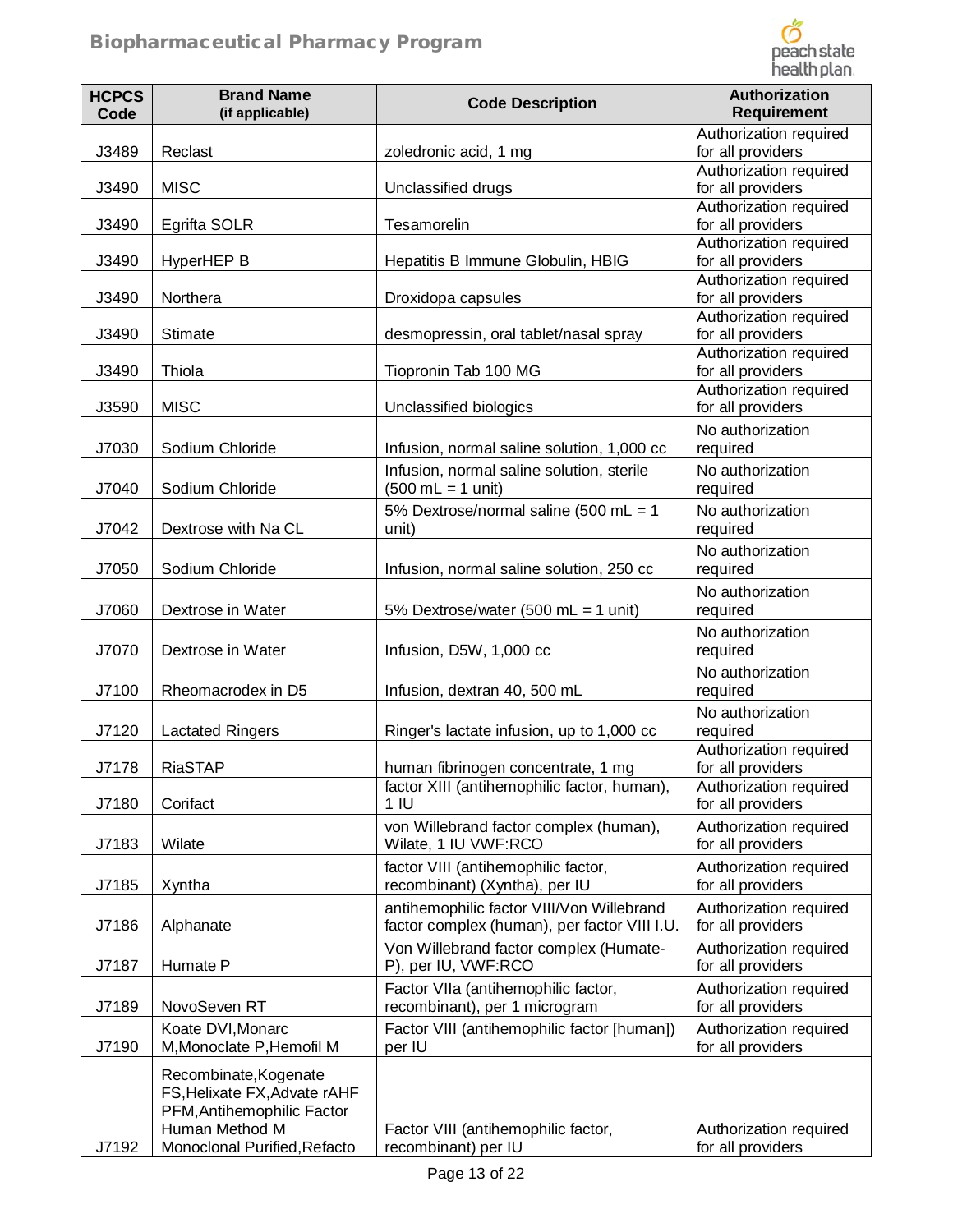

| <b>HCPCS</b><br>Code | <b>Brand Name</b><br>(if applicable)                                      | <b>Code Description</b>                                                                                                                                               | Authorization<br><b>Requirement</b>                                   |
|----------------------|---------------------------------------------------------------------------|-----------------------------------------------------------------------------------------------------------------------------------------------------------------------|-----------------------------------------------------------------------|
| J7193                | AlphaNine SD, Mononine                                                    | Factor IX (antihemophilic factor, purified,<br>non-recombinant) per IU                                                                                                | Authorization required<br>for all providers                           |
| J7194                | Konyne 80, Profilnine<br>SD, Proplex T, Bebulin<br>VH, factor IX+ complex | Factor IX, complex, per IU                                                                                                                                            | Authorization required<br>for all providers                           |
| J7195                | <b>Benefix</b>                                                            | Injection factor IX (antihemophilic factor,<br>recombinant) per IU                                                                                                    | Authorization required<br>for all providers                           |
| J7196                | Atryn                                                                     | antithrombin recombinant, 50 I.U.                                                                                                                                     | Authorization required<br>for all providers                           |
| J7197                | Thrombate III, Atnativ                                                    | Antithrombin III (human), per IU                                                                                                                                      | Authorization required<br>for all providers                           |
| J7198                | Autoplex T, Feiba VH AICC                                                 | Anti-inhibitor, per IU<br>Hemophilia clotting factor, not otherwise                                                                                                   | Authorization required<br>for all providers<br>Authorization required |
| J7199                | <b>MISC</b>                                                               | classified                                                                                                                                                            | for all providers                                                     |
| J7300                | ParaGard IUD                                                              | Intrauterine copper contraceptive                                                                                                                                     | No authorization<br>required                                          |
| J7301                | Skyla                                                                     | Levonorgestrel-releasing intrauterine<br>contraceptive system, 13.5 mg                                                                                                | No authorization<br>required                                          |
| J7302                | Mirena                                                                    | Levonorgestrel-releasing intrauterine<br>contraceptive system, 52 mg                                                                                                  | No authorization<br>required                                          |
| J7307                | Nexplanon                                                                 | Etonogestrel (contraceptive) implant<br>system, including implant and supplies                                                                                        | No authorization<br>required                                          |
| J7312                | Ozurdex                                                                   | dexamethasone, intravitreal implant, 0.1<br>mg                                                                                                                        | Authorization required<br>for all providers                           |
| J7315                | Mitosol                                                                   | Mitomycin, ophthalmic, 0.2 mg                                                                                                                                         | Authorization required<br>for all providers<br>Authorization required |
| J7316                | Jetrea                                                                    | ocriplasmin, 0.125 mg                                                                                                                                                 | for all providers                                                     |
| J7321                | Hyalgan, Supartz                                                          | Hyaluronan or derivative, Hyalgan or<br>Supartz, for intra-articular per dose                                                                                         | Authorization required<br>for all providers                           |
| J7323                | Euflexxa                                                                  | Hyaluronan or derivative, Euflexxa, for<br>intra-articular per dose (20 mg/2 mL)<br>Hyaluronan or derivative, Orthovisc, for<br>intra-articular per dose (30 mg/2 mL) | Authorization required<br>for all providers                           |
| J7324                | Orthovisc                                                                 | (Note: Total dose regimen = $3 - 4$<br>injections)                                                                                                                    | Authorization required<br>for all providers                           |
| J7325                | Synvisc, Synvisc One                                                      | Hyaluronan or derivative, Synvisc or<br>Synvisc-One, for intra-articular 1 mg                                                                                         | Authorization required<br>for all providers                           |
| J7326                | Gel One                                                                   | Hyaluronan or derivative, Gel-One, for<br>intra-articular per dose                                                                                                    | Authorization required<br>for all providers                           |
| J7504                | Atgam                                                                     | Lymphocyte immune globulin, anti-<br>thymocyte globulin, equine, parenteral,<br>250 mg                                                                                | Authorization required<br>for all providers                           |
| J7508                | Astagraf                                                                  | Tacrolimus, extended release, oral, 0.1<br>mg                                                                                                                         | Authorization required<br>for all providers                           |
| J7511                | Thymoglobulin                                                             | Lymphocyte immune globulin,<br>antithymocyte globulin, rabbit, parenteral,<br>25 <sub>mg</sub>                                                                        | Authorization required<br>for all providers                           |
| J7516                | Neoral, Sandimmune                                                        | Cyclosporine, parenteral, 250 mg                                                                                                                                      | Authorization required<br>for all providers                           |
| J7527                | Zortress                                                                  | Everolimus, oral, 0.25 mg                                                                                                                                             | Authorization required<br>for all providers                           |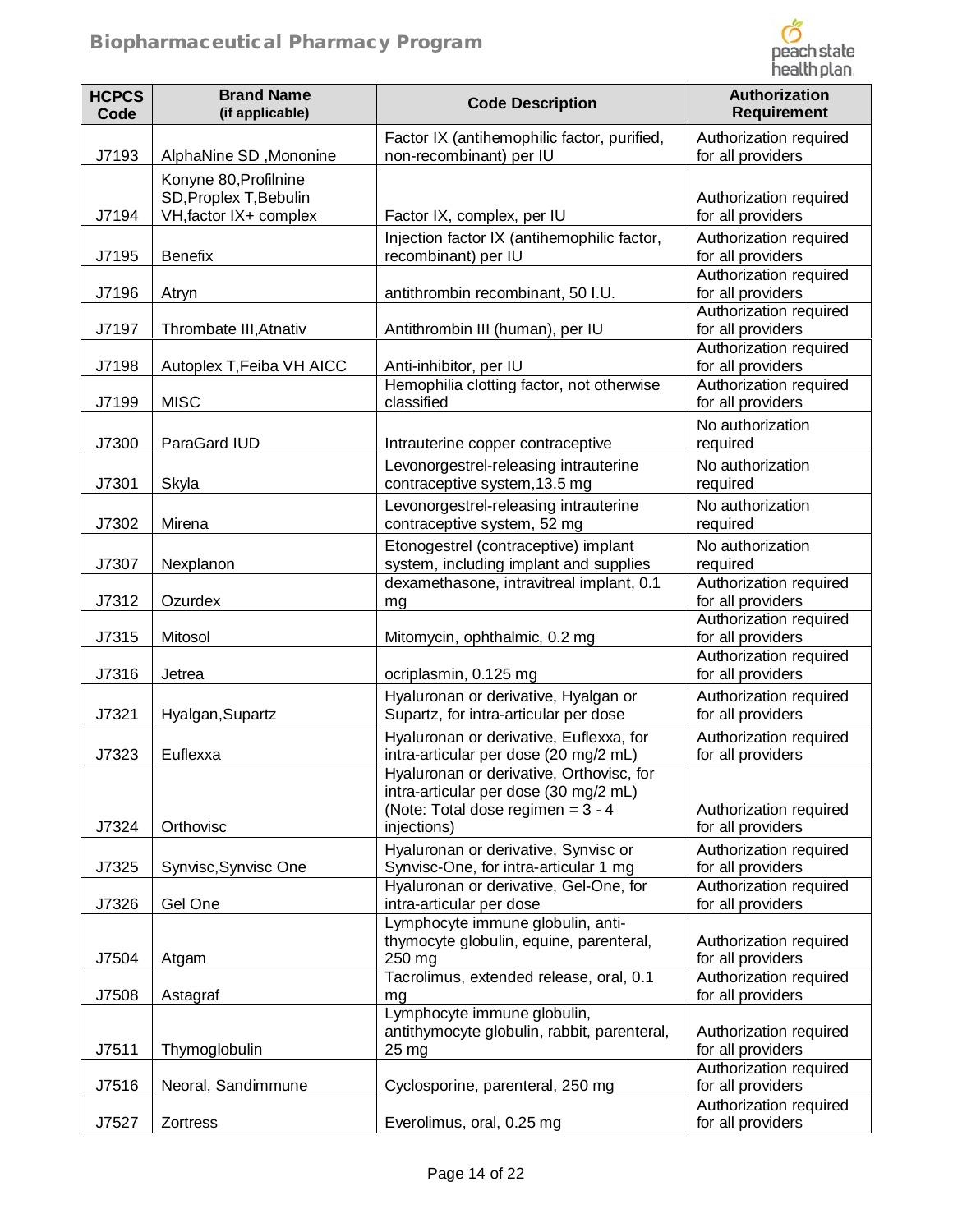

| <b>HCPCS</b><br>Code | <b>Brand Name</b><br>(if applicable)     | <b>Code Description</b>                                                            | Authorization<br><b>Requirement</b>         |
|----------------------|------------------------------------------|------------------------------------------------------------------------------------|---------------------------------------------|
| J7599                | <b>MISC</b>                              | Immunosuppressive drug, not otherwise<br>classified                                | Authorization required<br>for all providers |
| J7639                | Pulmozyme                                | Dornase alfa, inhalation solution, FDA-<br>approved final product, non-compounded  | Authorization required<br>for all providers |
|                      |                                          | Tobramycin, inhalation solution, FDA-                                              |                                             |
|                      |                                          | approved final product, non-compounded,<br>unit dose form, administered through    | Authorization required                      |
| J7682                | Tobi                                     | DME, per 300 milligrams                                                            | for all providers                           |
|                      |                                          | Treprostinil, inhalation solution, FDA-<br>approved final product, non-compounded, |                                             |
|                      |                                          | administered through DME, unit dose                                                | Authorization required                      |
| J7686                | Tyvaso                                   | form, 1.74 mg                                                                      | for all providers                           |
|                      |                                          | Prescription drug, oral, non-<br>chemotherapeutic, Not Otherwise                   | Authorization required                      |
| J8499                | <b>MISC</b>                              | Specified                                                                          | for all providers                           |
|                      |                                          | Prescription drug, oral, non-                                                      |                                             |
| J8499                | Adcirca                                  | chemotherapeutic, Not Otherwise<br>Specified                                       | Authorization required<br>for all providers |
|                      |                                          |                                                                                    | Authorization required                      |
| J8499                | Adcirca                                  | tadalafil, oral tablets                                                            | for all providers                           |
| J8499                | Adempas                                  | riociguat, oral tablet                                                             | Authorization required<br>for all providers |
|                      |                                          | aminocaproic acid, oral, 1000mg;                                                   |                                             |
|                      |                                          | aminocaproic acid, oral, 500mg;                                                    | Authorization required                      |
| J8499                | Amicar                                   | aminocaproic acid, syrup, 25%                                                      | for all providers<br>Authorization required |
| J8499                | Ampyra                                   | dalfampridine, oral tablets                                                        | for all providers                           |
|                      |                                          |                                                                                    | Authorization required                      |
| J8499                | Aptivus                                  | Tipranavir, oral                                                                   | for all providers<br>Authorization required |
| J8499                | Atripla                                  | Efavirenz; Emtricitabine; Tenofovir                                                | for all providers                           |
|                      |                                          |                                                                                    | Authorization required                      |
| J8499                | Aubagio                                  | teriflunomide, oral tablets                                                        | for all providers<br>Authorization required |
| J8499                | <b>Baraclude</b>                         | Entecavir, oral                                                                    | for all providers                           |
|                      |                                          |                                                                                    | Authorization required                      |
| J8499                | Carbaglu                                 | carglumic acid, oral tablet                                                        | for all providers<br>Authorization required |
| J8499                | Complera                                 | Emtricitabine; Rilpivirine; Tenofovir                                              | for all providers                           |
| J8499                | Copegus, Rebetol, RibaPak,<br>Ribasphere | ribavirin, oral tablets/capsules                                                   | Authorization required<br>for all providers |
|                      |                                          |                                                                                    | Authorization required                      |
| J8499                | Crixivan                                 | Indinavir, oral                                                                    | for all providers                           |
| J8499                | Edurant                                  | Rilpivirine, oral                                                                  | Authorization required<br>for all providers |
|                      |                                          |                                                                                    | Authorization required                      |
| J8499                | Emtriva                                  | Emtricitabine, oral solution/tablet                                                | for all providers<br>Authorization required |
| J8499                | Epivir HBV                               | Lamivudine, oral                                                                   | for all providers                           |
|                      |                                          |                                                                                    | Authorization required                      |
| J8499                | Exjade                                   | deferasirox, oral tablet                                                           | for all providers<br>Authorization required |
| J8499                | Ferriprox                                | deferiprone, oral tablet                                                           | for all providers                           |
| J8499                | Gilenya                                  | fingolimod, oral capsule                                                           | Authorization required<br>for all providers |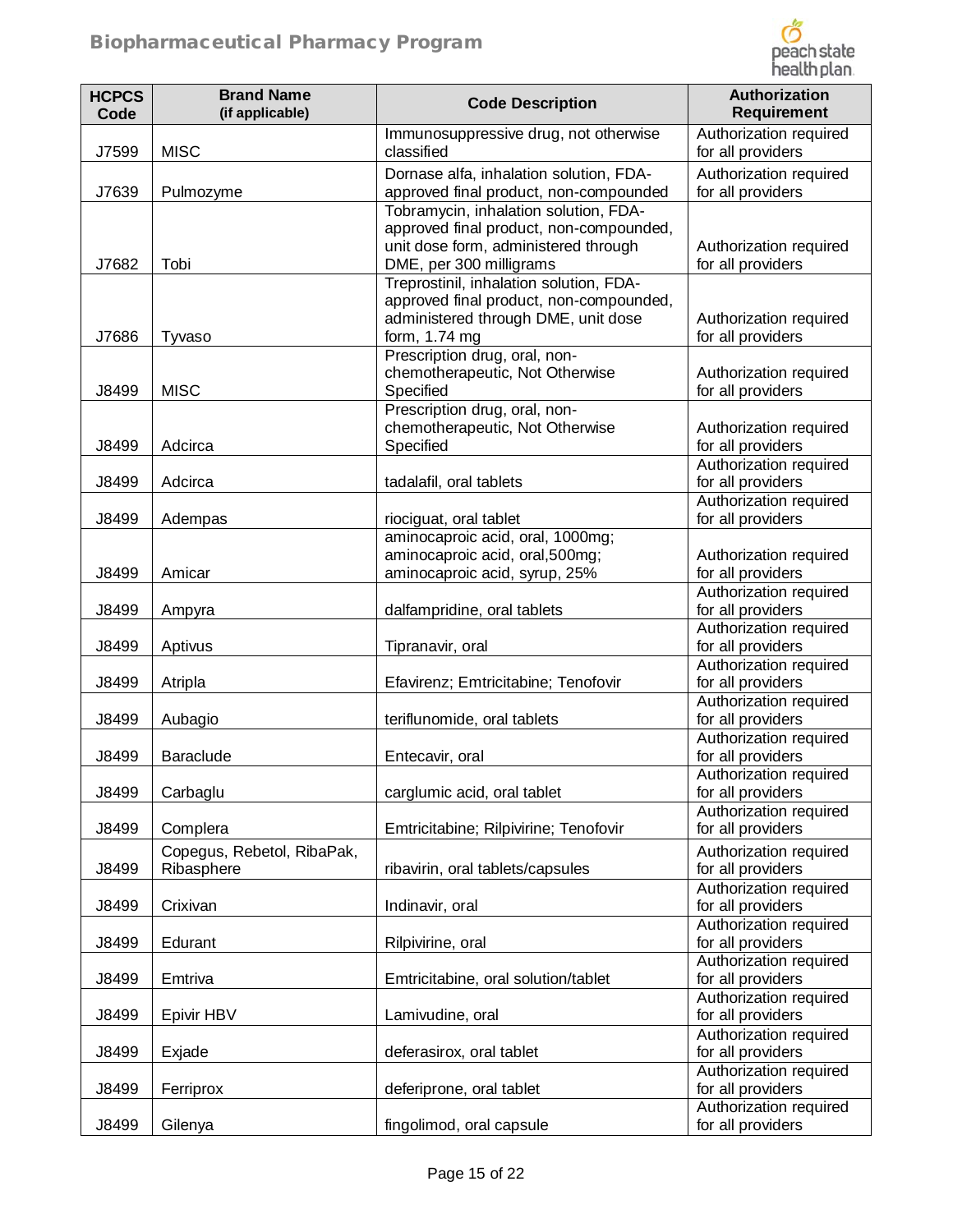

| <b>HCPCS</b><br>Code | <b>Brand Name</b><br>(if applicable) | <b>Code Description</b>          | Authorization<br><b>Requirement</b>                                   |
|----------------------|--------------------------------------|----------------------------------|-----------------------------------------------------------------------|
| J8499                | Harvoni                              | Ledipasvir + Sofosbuvir          | Authorization required<br>for all providers                           |
| J8499                | Hepsera                              | Adefovir, oral                   | Authorization required<br>for all providers                           |
| J8499                | Kalydeco                             | ivacaftor, oral tablets          | Authorization required<br>for all providers                           |
| J8499                | Korlym                               | mifepristone, oral tablet        | Authorization required<br>for all providers                           |
| J8499                | Kuvan                                | sapropterin, oral tablets        | Authorization required<br>for all providers                           |
| J8499                | Letairis                             | ambrisentan, oral tablets        | Authorization required<br>for all providers                           |
| J8499                | Olysio                               | Simeprevir, oral                 | Authorization required<br>for all providers                           |
| J8499                | Procysbi                             | Cysteamine, oral                 | Authorization required<br>for all providers<br>Authorization required |
| J8499                | Promacta                             | eltrombopag, oral tablets        | for all providers<br>Authorization required                           |
| J8499                | Sabril                               | vigabatrin, oral tablet/solution | for all providers                                                     |
| J8499                | Sensipar                             | cinacalcet, oral tablets         | Authorization required<br>for all providers                           |
| J8499                | Sovaldi                              | Sovaldi 400mg tabs               | Authorization required<br>for all providers<br>Authorization required |
| J8499                | Tecfidera                            | Dimethyl fumarate capsules       | for all providers                                                     |
| J8499                | Tracleer                             | bosentan, oral tablets           | Authorization required<br>for all providers                           |
| J8499                | Tyzeka                               | Telbivudine, oral                | Authorization required<br>for all providers                           |
| J8499                | <b>Victrelis</b>                     | boceprevir, oral capsules        | Authorization required<br>for all providers                           |
| J8499                | Viramune, Viramune XR                | Nevirapine, oral                 | Authorization required<br>for all providers                           |
| J8499                | Viread                               | Tenofovir, PMPA                  | Authorization required<br>for all providers                           |
| J8499                | Xeljanz                              | Tofacitinib, oral                | Authorization required<br>for all providers<br>Authorization required |
| J8499                | Xenazine                             | tetrabenazine, oral tablets      | for all providers                                                     |
| J8499                | Xyrem                                | Sodium Oxybate, oral             | Authorization required<br>for all providers                           |
| J8499                | Zavesca                              | miglustat, oral capsules         | Authorization required<br>for all providers                           |
| J8499                | Zerit                                | Stavudine, d4T, oral             | Authorization required<br>for all providers                           |
| J8499                | Ziagen, Ziagen Solution              | Abacavir, oral                   | Authorization required<br>for all providers                           |
| J8499                | Revatio                              | sildenafil, oral tablets         | Authorization required<br>for all providers                           |
| J8510                | <b>Busulfex</b>                      | Busulfan, oral, 2 mg             | Authorization required<br>for all providers                           |
| J8520                | Xeloda 150 MG                        | Capecitabine, oral, 150 mg       | Authorization required<br>for all providers                           |
| J8521                | Xeloda 500 MG                        | Capecitabine, oral, 500 mg       | Authorization required<br>for all providers                           |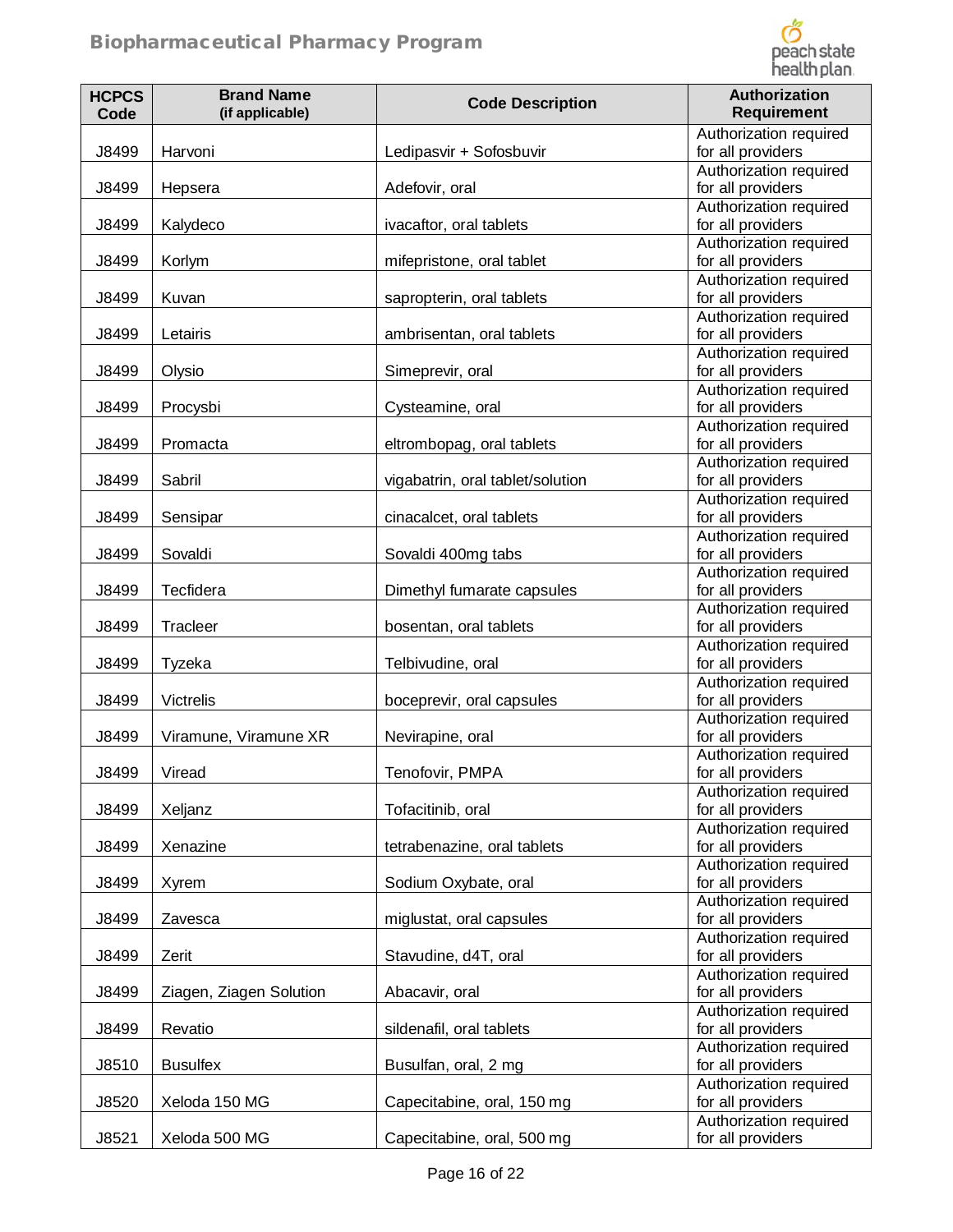

| <b>HCPCS</b><br>Code | <b>Brand Name</b><br>(if applicable) | <b>Code Description</b>                                               | Authorization<br><b>Requirement</b>         |
|----------------------|--------------------------------------|-----------------------------------------------------------------------|---------------------------------------------|
| J8530                | Cytoxan, Cyclophosphamide            | Cyclophosphamide, oral, 25 mg                                         | Authorization required<br>for all providers |
| J8600                | Alkeran                              | Melphalan, oral, 2 mg                                                 | Authorization required<br>for all providers |
| J8700                | Temodar                              | Temozolomide, oral, 5 mg                                              | Authorization required<br>for all providers |
| J8705                | Hycamtin                             | Topotecan, oral, 0.25 mg                                              | Authorization required<br>for all providers |
| J8999                | <b>MISC</b>                          | Prescription drug, oral, chemotherapeutic,<br>Not Otherwise Specified | Authorization required<br>for all providers |
| J8999                | Afinitor                             | Everolimus, oral capsule                                              | Authorization required<br>for all providers |
| J8999                | <b>Bosulif</b>                       | Bosutinib, oral tablets                                               | Authorization required<br>for all providers |
| J8999                | Caprelsa                             | Vandetanib, oral tablets                                              | Authorization required<br>for all providers |
| J8999                | Cometrig                             | Cabozantinib S-Malate                                                 | Authorization required<br>for all providers |
| J8999                | Emcyt                                | Estramustine Phosphate Sodiumm, oral<br>capsule                       | Authorization required<br>for all providers |
| J8999                | Erivedge                             | Vismodegib, oral capsule                                              | Authorization required<br>for all providers |
| J8999                | Femara                               | Letrozole, oral tablets                                               | Authorization required<br>for all providers |
| J8999                | Hexalen                              | Altretamine, oral                                                     | Authorization required<br>for all providers |
| J8999                | Iclusig                              | Ponatinib HCI, oral tablets                                           | Authorization required<br>for all providers |
| J8999                | Inlyta                               | Axitinib, oral tablets                                                | Authorization required<br>for all providers |
| J8999                | Jakafi                               | Ruxolitinib Phosphate, orla tablets                                   | Authorization required<br>for all providers |
| J8999                | Lysodren                             | Mitotane, oral tablets                                                | Authorization required<br>for all providers |
| J8999                | <b>NexAVAR</b>                       | Sorafenib Tosylate, oral tablets                                      | Authorization required<br>for all providers |
| J8999                | Pomalyst                             | Pomalidomide, oral capsule                                            | Authorization required<br>for all providers |
| J8999                | Revlimid                             | Lenalidomide, oral capsules                                           | Authorization required<br>for all providers |
| J8999                | Sprycel                              | Dasatinibm, oral tablets                                              | Authorization required<br>for all providers |
| J8999                | Stivarga                             | Regorafenib, oral tablets                                             | Authorization required<br>for all providers |
| J8999                | Sutent                               | Sunitinib Malate, oral capsule                                        | Authorization required<br>for all providers |
| J8999                | Tabloid                              | Thioguanine, oral tablets                                             | Authorization required<br>for all providers |
| J8999                | Tarceva                              | Erlotinib, oral tablets                                               | Authorization required<br>for all providers |
| J8999                | Targretin                            | Bexarotene, oral capsules                                             | Authorization required<br>for all providers |
| J8999                | Tasigna                              | Nilotinib, oral capsule                                               | Authorization required<br>for all providers |
| J8999                | Thalomid                             | Thalidomide, oral capsule                                             | Authorization required<br>for all providers |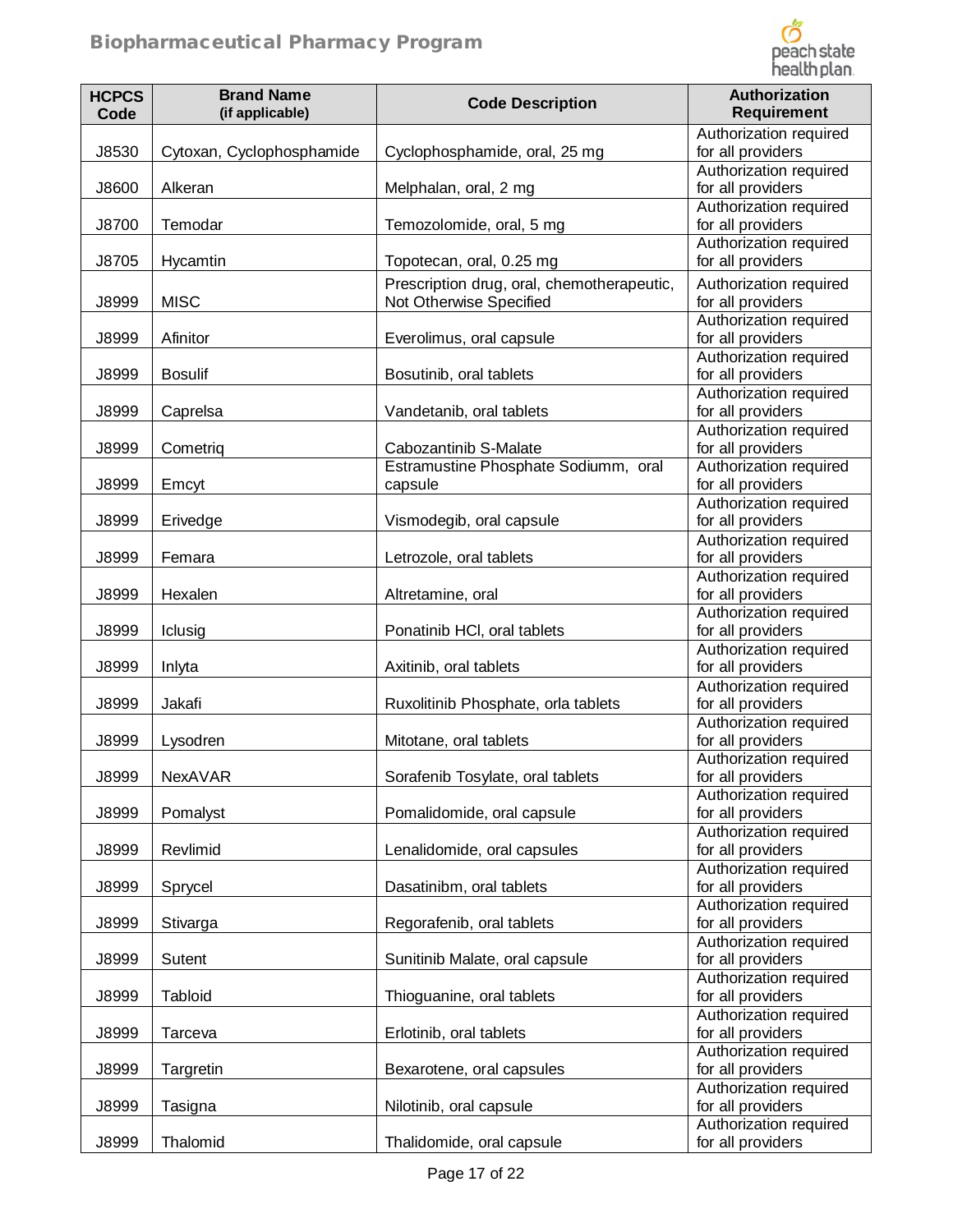

| <b>HCPCS</b><br>Code | <b>Brand Name</b><br>(if applicable)     | <b>Code Description</b>                  | <b>Authorization</b><br><b>Requirement</b>                            |
|----------------------|------------------------------------------|------------------------------------------|-----------------------------------------------------------------------|
| J8999                | Tykerb, tablets                          | Lapatinib Ditosylate, oral tablets       | Authorization required<br>for all providers                           |
| J8999                | Votrient                                 | Pazopanib HCI, oral tablets              | Authorization required<br>for all providers                           |
| J8999                | Xalkori                                  | Crizotinib, oral capsule                 | Authorization required<br>for all providers                           |
| J8999                | Xtandi                                   | Enzalutamide, oral capsule               | Authorization required<br>for all providers                           |
| J8999                | Zelboraf                                 | Vemurafenib, oral tablets                | Authorization required<br>for all providers                           |
| J8999                | Zolinza                                  | Vorinostat, oral capsule                 | Authorization required<br>for all providers<br>Authorization required |
| J8999                | Zytiga tablets                           | Abiraterone Acetate, oral                | for all providers                                                     |
| J8999                |                                          | Tretinoin (Chemotherapy)                 | Authorization required<br>for all providers                           |
| J9000                | Adriamycin PFS, Adriamycin<br>RDF, Rubex | doxorubicin hydrochloride, 10 mg         | Authorization required<br>for all providers                           |
| J9015                | Proleukin, IL 2, Interleukin             | aldesleukin, per single-use vial         | Authorization required<br>for all providers                           |
| J9017                | <b>Trisenox</b>                          | arsenic trioxide, 1 mg                   | Authorization required<br>for all providers<br>Authorization required |
| J9019                | Erwinaze                                 | asparaginase (Erwinaze), 1,000 IU        | for all providers                                                     |
| J9025                | Vidaza                                   | azacitidine, 1 mg                        | Authorization required<br>for all providers                           |
| J9027                | Clolar                                   | clofarabine, 1 mg                        | Authorization required<br>for all providers                           |
| J9031                | TheraCys, Tice BCG, PACIS<br><b>BCG</b>  | bCG (intravesical), per installation     | Authorization required<br>for all providers                           |
| J9033                | Treanda                                  | bendamustine HCI, 1 mg                   | Authorization required<br>for all providers                           |
| J9035                | Avastin                                  | bevacizumab, 10 mg                       | <b>AUTH REQD FOR ALL</b><br><b>EXCEPT</b><br><b>OPHTHALMOLOGIST</b>   |
| J9040                | Blenoxane                                | bleomycin sulfate, 15 units              | Authorization required<br>for all providers                           |
| J9041                | Velcade                                  | bortezomib, 0.1 mg                       | Authorization required<br>for all providers                           |
| J9042                | Adcetris                                 | brentuximab vedotin, 1 mg                | Authorization required<br>for all providers                           |
| J9043                | Jevtana                                  | cabazitaxel, 1 mg                        | Authorization required<br>for all providers                           |
| J9045                | Paraplatin                               | carboplatin, 50 mg                       | Authorization required<br>for all providers<br>Authorization required |
| J9047                | Kyprolis                                 | carfilzomib, 1 mg                        | for all providers                                                     |
| J9050                | <b>BiCNU</b>                             | carmustine, 100 mg                       | Authorization required<br>for all providers                           |
| J9055                | Erbitux                                  | cetuximab, 10 mg                         | Authorization required<br>for all providers                           |
| J9060                | Plantinol AQ                             | cisplatin, powder or solution, per 10 mg | Authorization required<br>for all providers                           |
| J9065                | Leustatin                                | cladribine, per 1 mg                     | Authorization required<br>for all providers                           |
|                      |                                          |                                          |                                                                       |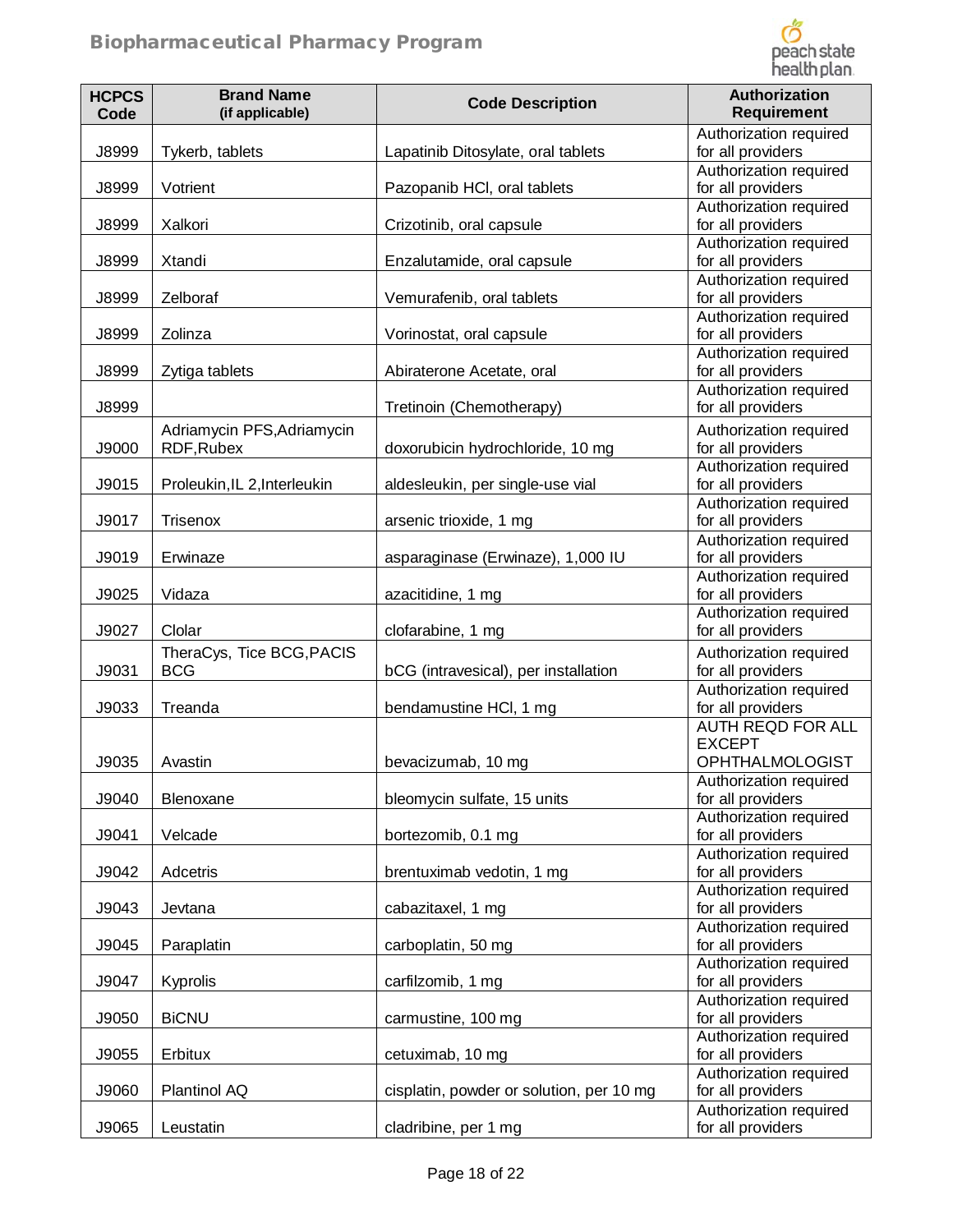

| <b>HCPCS</b><br>Code | <b>Brand Name</b><br>(if applicable) | <b>Code Description</b>                                       | Authorization<br><b>Requirement</b>         |
|----------------------|--------------------------------------|---------------------------------------------------------------|---------------------------------------------|
|                      |                                      |                                                               | <b>AUTH REQD FOR ALL</b><br><b>EXCEPT</b>   |
| J9070                | Cytoxan                              | Cyclophosphamide, 100 mg                                      | NEUROLOGISTS AND<br><b>RHEUMATOLOGISTS</b>  |
| J9098                | Depocyt                              | cytarabine liposome, 10 mg                                    | Authorization required<br>for all providers |
| J9100                | Cytosar U, Ara C, Tarabin CFS        | cytarabine, 100 mg                                            | Authorization required<br>for all providers |
| J9120                | Cosmegen                             | dactinomycin, 0.5 mg                                          | Authorization required<br>for all providers |
| J9130                | Dtic Dome                            | Dacarbazine, 100 mg                                           | Authorization required<br>for all providers |
| J9150                | Cerubidine                           | daunorubicin, 10 mg                                           | Authorization required<br>for all providers |
| J9151                | Daunoxone                            | daunorubicin citrate, liposomal<br>formulation, 10 mg         | Authorization required<br>for all providers |
| J9155                | Degarelix                            | degarelix, 1 mg                                               | Authorization required<br>for all providers |
| J9171                | Taxotere                             | docetaxel, 1 mg                                               | Authorization required<br>for all providers |
| J9175                | Elliott's B Solution 1ml             | Elliotts' B solution, 1 mL                                    | Authorization required<br>for all providers |
| J9178                | Ellence                              | epirubicin HCI, 2 mg                                          | Authorization required<br>for all providers |
| J9179                | Halaven                              | eribulin mesylate, 0.1 mg                                     | Authorization required<br>for all providers |
| J9181                | VePesid, Toposar                     | etoposide, 10 mg                                              | Authorization required<br>for all providers |
| J9185                | Fludara                              | fludarabine phosphate, 50 mg                                  | Authorization required<br>for all providers |
| J9190                | Adrucil                              | fluorouracil, 500 mg                                          | Authorization required<br>for all providers |
| J9200                | <b>FUDR</b>                          | floxuridine, 500 mg                                           | Authorization required<br>for all providers |
| J9201                | Gemzar                               | gemcitabine hydrochloride, 200 mg                             | Authorization required<br>for all providers |
| J9202                | <b>Zoladex</b>                       | Goserelin acetate implant, per 3.6 mg                         | Authorization required<br>for all providers |
| J9206                | Camptosar                            | irinotecan, 20 mg                                             | Authorization required<br>for all providers |
| J9207                | Ixempra                              | ixabepilone, 1 mg                                             | Authorization required<br>for all providers |
| J9208                | Ifex, Mitoxana                       | ifosfamide, 1 gram                                            | Authorization required<br>for all providers |
| J9209                | Mesnex                               | mesna, 200 mg                                                 | Authorization required<br>for all providers |
| J9211                | Idamycin                             | idarubicin hydrochloride, 5 mg                                | Authorization required<br>for all providers |
| J9214                | Intron A, Rebetron Kit               | interferon, alfa-2b, recombinant, 1 million<br>units          | Authorization required<br>for all providers |
| J9215                | Alferon N                            | interferon, alfa-n3, (human leukocyte<br>derived), 250,000 IU | Authorization required<br>for all providers |
| J9216                | Actimmune                            | interferon, gamma-1b, 3 million units                         | Authorization required<br>for all providers |
| J9217                | Lupron Depot, Eligard                | Leuprolide acetate (for depot suspension),<br>7.5 mg          | Authorization required<br>for all providers |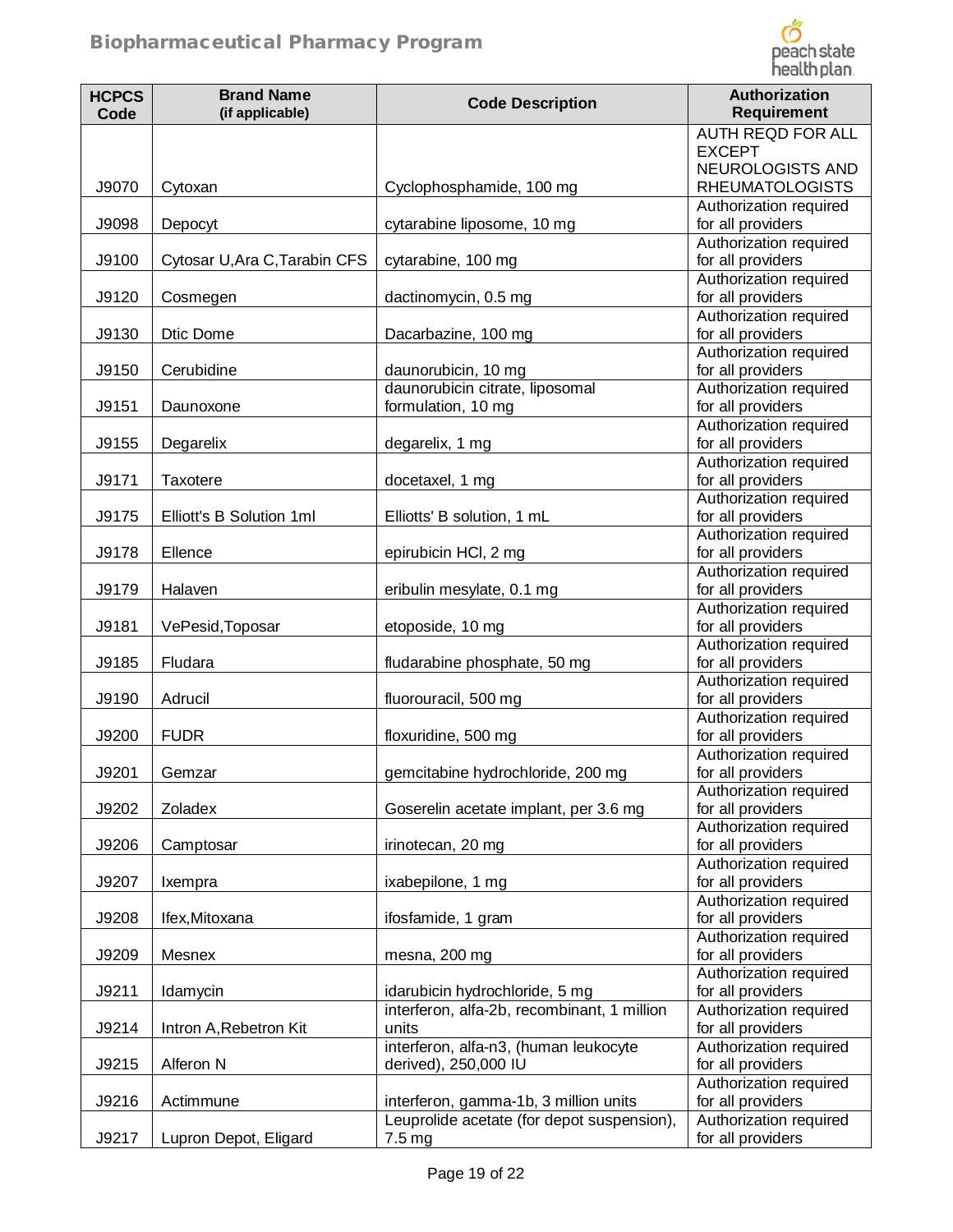

| <b>HCPCS</b><br>Code | <b>Brand Name</b><br>(if applicable) | <b>Code Description</b>                                     | Authorization<br><b>Requirement</b>                                   |
|----------------------|--------------------------------------|-------------------------------------------------------------|-----------------------------------------------------------------------|
| J9218                | Lupron                               | Leuprolide acetate, per 1 mg                                | Authorization required<br>for all providers                           |
| J9225                | Vantas Implant Kit                   | Histrelin implant (Vantas), 50 mg                           | Authorization required<br>for all providers                           |
| J9226                | Supprelin LA                         | Histrelin implant (Supprelin LA), 50 mg                     | Authorization required<br>for all providers                           |
| J9228                | Yervoy                               | ipilimumab, 1 mg                                            | Authorization required<br>for all providers                           |
| J9230                | Mustargen                            | mechlorethamine hydrochloride, (nitrogen<br>mustard), 10 mg | Authorization required<br>for all providers                           |
| J9245                | Alkeran, L phenylalanine<br>mustard  | melphalan hydrochloride, 50 mg                              | Authorization required<br>for all providers                           |
| J9250                | Folex                                | Methotrexate sodium, 5 mg                                   | No authorization<br>required                                          |
| J9260                | Folex                                | Methotrexate sodium, 50 mg                                  | No authorization<br>required                                          |
| J9261                | Arranon                              | nelarabine, 50 mg                                           | Authorization required<br>for all providers                           |
| J9262                | Synribo                              | omacetaxine mepesuccinate, 0.01 mg                          | Authorization required<br>for all providers                           |
| J9263                | Eloxatin                             | oxaliplatin, 0.5 mg                                         | Authorization required<br>for all providers                           |
| J9264                | Abraxane                             | paclitaxel protein-bound particles, 1 mg                    | Authorization required<br>for all providers                           |
| J9266                | Oncaspar                             | pegaspargase, per single dose vial                          | Authorization required<br>for all providers                           |
| J9267                | Taxol                                | paclitaxel, 1 mg                                            | Authorization required<br>for all providers                           |
| J9268                | Nipent                               | pentostatin, per 10 mg                                      | Authorization required<br>for all providers                           |
| J9280                | Mutamycin                            | mitomycin, 5 mg                                             | Authorization required<br>for all providers                           |
| J9293                | Novantrone                           | mitoxantrone hydrochloride, per 5 mg                        | Authorization required<br>for all providers                           |
| J9301                | Gazyva                               | obinutuzumab, 10 mg                                         | Authorization required<br>for all providers<br>Authorization required |
| J9302                | Arzerra                              | ofatumumab, 10 mg                                           | for all providers<br>Authorization required                           |
| J9303                | Vectibix                             | panitumumab, 10 mg                                          | for all providers                                                     |
| J9305                | Alimta                               | pemetrexed, 10 mg                                           | Authorization required<br>for all providers                           |
| J9306                | Perjeta                              | pertuzumab, 1 mg                                            | Authorization required<br>for all providers                           |
| J9307                | Folotyn                              | pralatrexate, 1 mg                                          | Authorization required<br>for all providers                           |
| J9310                | Rituxan                              | rituximab, 100 mg                                           | Authorization required<br>for all providers                           |
| J9315                | Istodax                              | romidepsin, 1 mg                                            | Authorization required<br>for all providers                           |
| J9320                | Zanosar                              | streptozocin, 1 gram                                        | Authorization required<br>for all providers                           |
| J9328                | Temodar                              | temozolomide, 1 mg                                          | Authorization required<br>for all providers                           |
| J9330                | <b>Torisel</b>                       | temsirolimus, 1 mg                                          | Authorization required<br>for all providers                           |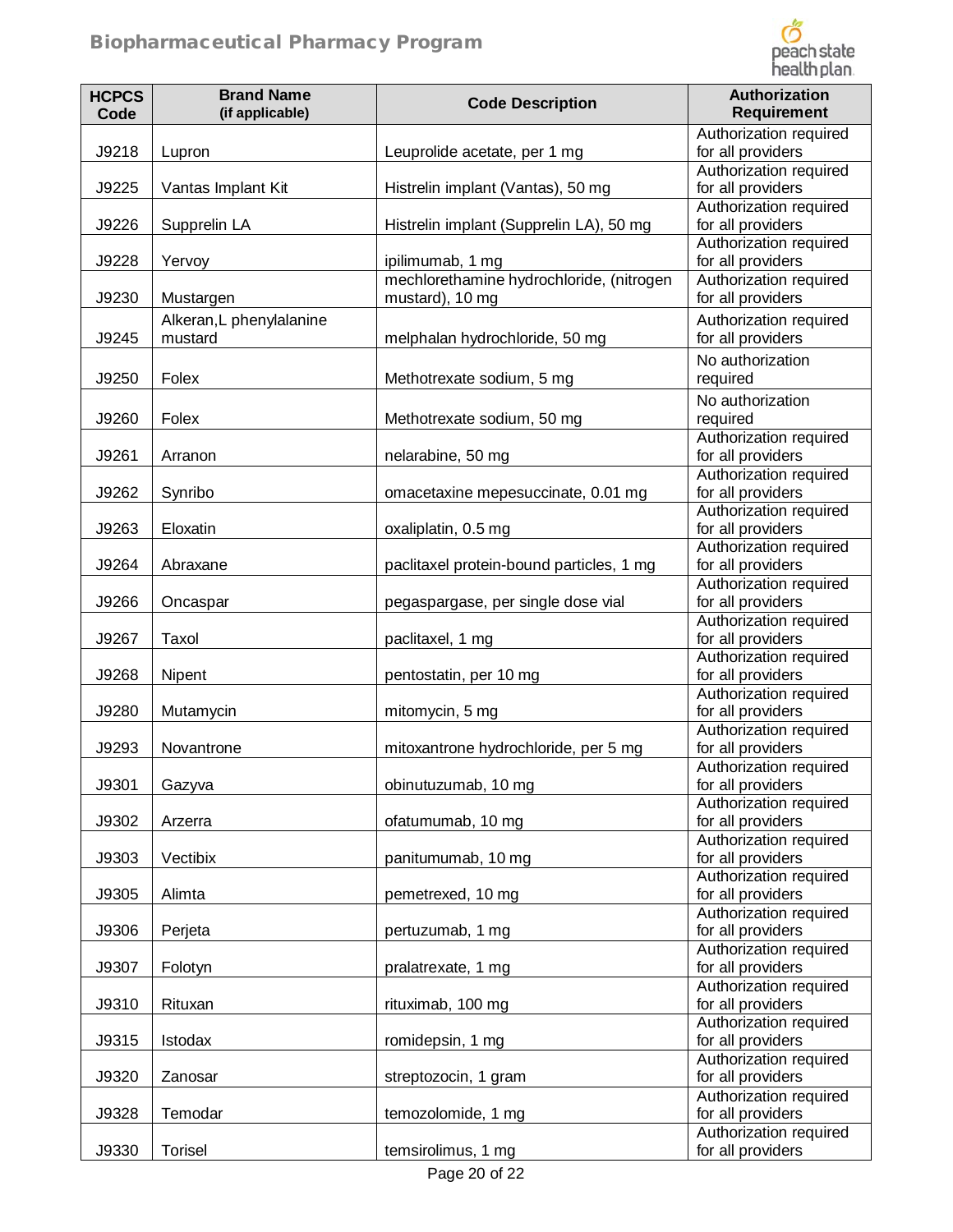

| <b>HCPCS</b><br>Code | <b>Brand Name</b><br>(if applicable) | <b>Code Description</b>                                                                  | Authorization<br><b>Requirement</b>         |
|----------------------|--------------------------------------|------------------------------------------------------------------------------------------|---------------------------------------------|
|                      |                                      |                                                                                          | Authorization required                      |
| J9351                | Hycamtin                             | topotecan, 0.1 mg                                                                        | for all providers                           |
|                      |                                      |                                                                                          | Authorization required                      |
| J9354                | Kadcyla                              | ado-trastuzumab emtansine, 1 mg                                                          | for all providers                           |
|                      |                                      |                                                                                          | Authorization required                      |
| J9355                | Herceptin                            | trastuzumab, 10 mg                                                                       | for all providers                           |
|                      |                                      |                                                                                          | Authorization required                      |
| J9357                | Valstar                              | valrubicin, intravesical, 200 mg                                                         | for all providers<br>Authorization required |
| J9360                | Velban                               | vinblastine sulfate, 1 mg                                                                | for all providers                           |
|                      |                                      |                                                                                          | Authorization required                      |
| J9370                | Oncovin, Vincasar PFS                | Vincristine sulfate, 1 mg                                                                | for all providers                           |
|                      |                                      |                                                                                          | Authorization required                      |
| J9371                | Marqibo                              | vincristine sulfate liposome, 1 mg                                                       | for all providers<br>Authorization required |
| J9390                | Navelbine                            | vinorelbine tartrate, per 10 mg                                                          | for all providers                           |
|                      |                                      |                                                                                          | Authorization required                      |
| J9395                | Faslodex                             | fulvestrant, 25 mg                                                                       | for all providers                           |
|                      |                                      |                                                                                          | Authorization required                      |
| J9400                | Zaltrap                              | ziv-aflibercept, 1 mg                                                                    | for all providers                           |
| J9600                | Photofrin                            | porfimer sodium, 75 mg                                                                   | Authorization required<br>for all providers |
|                      |                                      | Not otherwise classified, antineoplastic                                                 | Authorization required                      |
| J9999                | <b>MISC</b>                          | drugs                                                                                    | for all providers                           |
|                      |                                      |                                                                                          | Authorization required                      |
| J9999                | Sylatron                             | Peginterferon alfa-2b (Antineoplastic)                                                   | for all providers                           |
|                      |                                      |                                                                                          | No authorization                            |
| P9046                | Plasbumin 25                         | Infusion, albumin (human), 25%, 20 mL                                                    | required                                    |
| P9047                | Plasbumin 25                         | Infusion, albumin (human), 25%, 50 mL                                                    | No authorization<br>required                |
|                      |                                      | Infusion, plasma protein fraction (human),                                               | No authorization                            |
| P9048                | Plasmaprotein fract, 5%,             | 5%, 250 mL                                                                               | required                                    |
|                      |                                      | ferumoxytol, for treatment of iron                                                       | Authorization required                      |
| Q0138                | Feraheme<br>(non ERSD)               | deficiency anemia, 1 mg (non-ESRD use)                                                   | for all providers                           |
|                      |                                      | ferumoxytol, for treatment of iron                                                       |                                             |
|                      |                                      | deficiency anemia, 1 mg (for ESRD on                                                     | Authorization required                      |
| Q0139                | (ERSD)<br>Feraheme                   | dialysis)                                                                                | for all providers                           |
| Q2017                | Vumon                                | teniposide, 50 mg                                                                        | Authorization required<br>for all providers |
|                      |                                      |                                                                                          | Authorization required                      |
| Q2026                | Radiesse                             | Radiesse, 0.1 mL                                                                         | for all providers                           |
|                      |                                      | Influenza virus vaccine, split virus, when                                               |                                             |
|                      |                                      | administered to individuals 3 years of age<br>and older, for intramuscular use (Afluria) |                                             |
|                      |                                      | (Code Price is per 0.5 mL) - see also                                                    | No authorization                            |
| Q2035                | Afluria                              | 90658                                                                                    | required                                    |
|                      |                                      | Influenza virus vaccine, split virus, when                                               |                                             |
|                      |                                      | administered to individuals 3 years of age                                               |                                             |
|                      |                                      | and older, for intramuscular use (Flulaval)<br>(Code Price is per 0.5 mL) - see also     | No authorization                            |
| Q2036                | Flulaval                             | 90658                                                                                    | required                                    |
|                      |                                      | Influenza virus vaccine, split virus, when                                               |                                             |
|                      |                                      | administered to individuals 3 years of age                                               |                                             |
|                      |                                      | and older, for intramuscular use (Fluvirin)                                              |                                             |
| Q2037                | Fluvirin                             | (Code Price is per 0.5 mL) - see also<br>90658                                           | No authorization<br>required                |
|                      |                                      |                                                                                          |                                             |